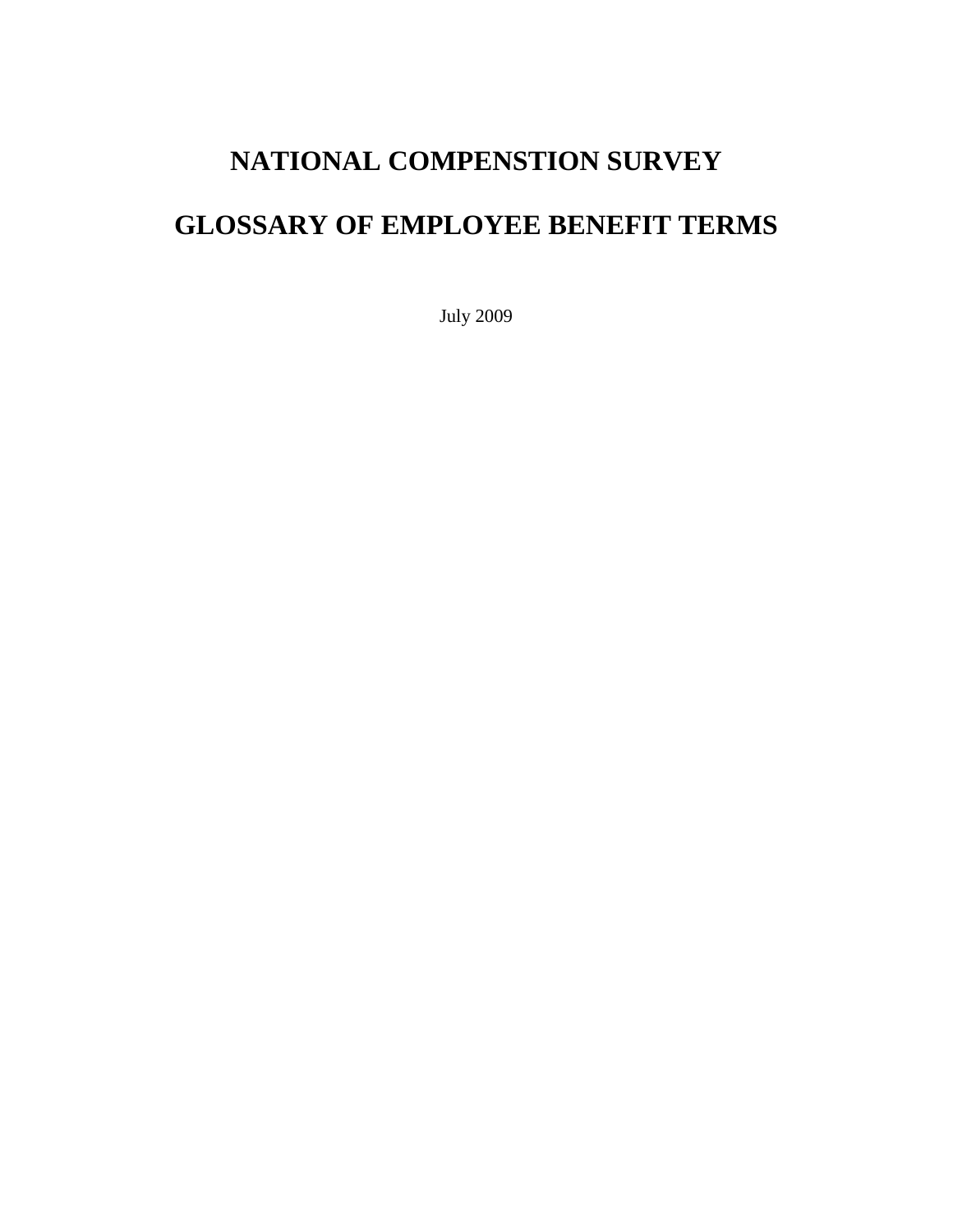# **Table of Contents**

|                                 | Page |
|---------------------------------|------|
| <b>Overview</b>                 | 3    |
| <b>Retirement Benefits</b>      | 4    |
| Defined benefit plans           | 4    |
| Defined contribution plans      | 7    |
| <b>Health Care Benefits</b>     | 11   |
| <b>Medical care</b>             | 11   |
| <b>Prescription drugs</b>       | 14   |
| <b>Dental care</b>              | 14   |
| <b>Vision care</b>              | 15   |
| <b>Life Insurance Benefits</b>  | 16   |
| <b>Paid Leave Benefits</b>      | 17   |
| <b>Disability Benefits</b>      | 19   |
| <b>Short-term disability</b>    | 19   |
| Long-term disability            | 20   |
| <b>Other Benefits</b>           | 21   |
| <b>Quality of life benefits</b> | 21   |
| <b>Financial benefits</b>       | 21   |
| <b>Health-related benefits</b>  | 23   |
| <b>Nonproduction bonuses</b>    | 23   |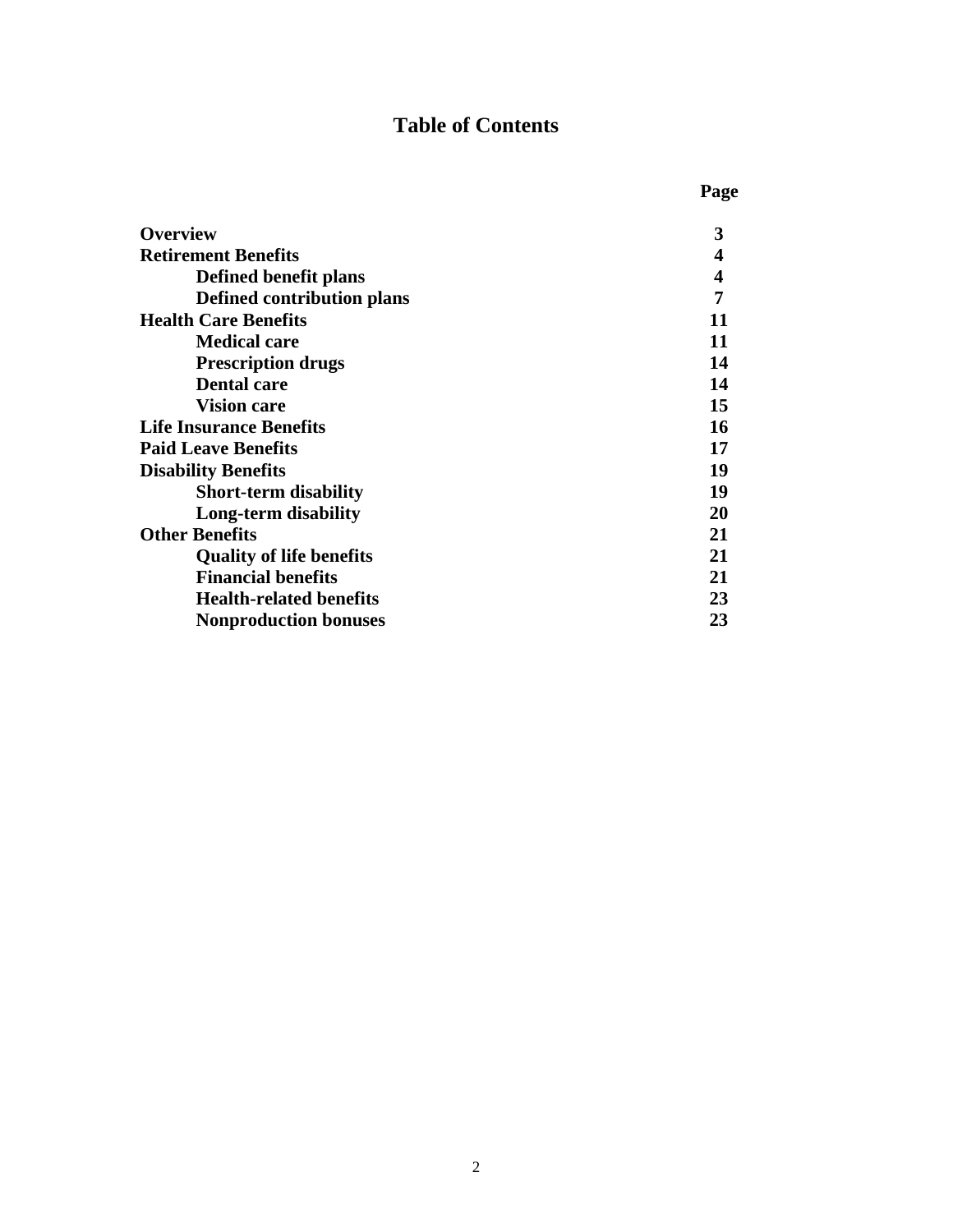## **Overview**

The definitions of the major plans, key provisions, and related terms presented in this glossary are those used by the U.S Bureau of Labor Statistics (BLS) National Compensation Survey (NCS) program when conducting its survey of employee benefits. Under the NCS program, information on the incidence and provision of benefits is published in several stages. Data on the incidence of (access to and participation in) selected benefits and detailed provisions of paid leave plans, life insurance plans, disability benefits, other selected benefits, and the employer and employee shares of contributions to medical care premiums are published annually with a March reference period. Separate estimates are published for civilian workers; private industry employees, and State and local government workers.

Data on detailed provisions of health insurance benefits in private industry are available in another publication. Previous publications containing information on health and retirement benefits for private industry employees and State and local government workers also are available.

For the data available, see the BLS Web site **www.bls.gov/ncs/ebs**.

Information on the scope of the survey, the sample design, data collection, survey estimation, and the reliability of estimates for all NCS products are in the *BLS Handbook of Methods*, available online at **www.bls.gov/opub/hom/home.htm.**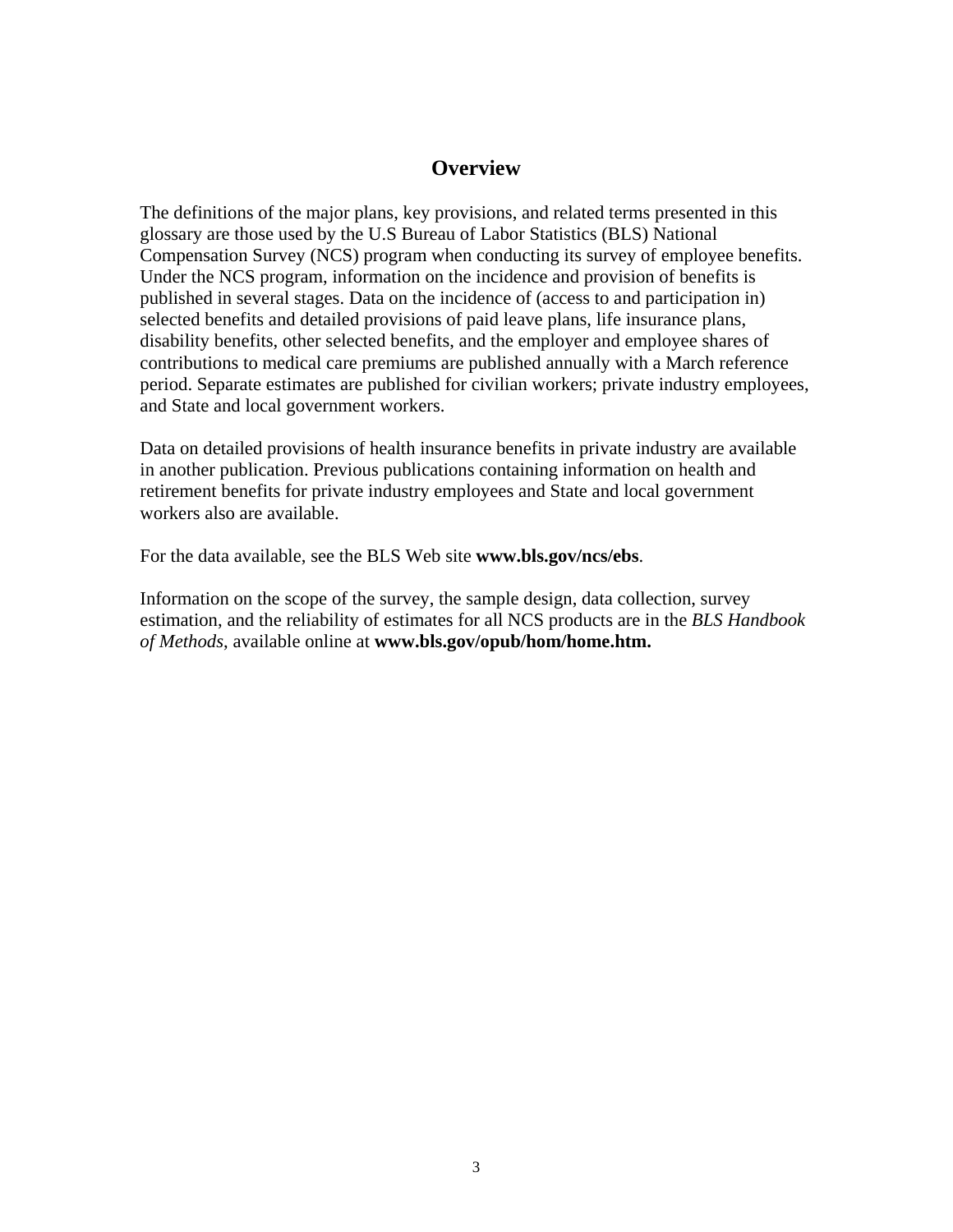# **Retirement Benefits**

Retirement plans are classified as either defined benefit or defined contribution plans. Defined benefit plans determine payments according to a fixed formula based on salary, years of service, and age. Defined contribution plans determine the value of individual accounts on the basis of the amount of money contributed and the rate of return on the money invested.

## **Defined benefit plans**

Defined benefit pension plans provide employees with guaranteed retirement benefits based on benefit formulas. A participant's retirement age, length of service, and preretirement earnings may affect the benefits received. Definitions, key provisions, and related terms follow.

## **Traditional defined benefit formulas**

*Terminal-earnings formulas*. Benefits are based on a percentage of average earnings during a specified number of years at the end of a worker's career (or when earnings are highest), multiplied by the number of years of service recognized by the plan.

*Career earnings formulas*. Benefits are based on a percentage of an average of career earnings for every year of service recognized by the plan.

*Dollar amount formulas*. Benefits are based on a dollar amount per month for each year of service recognized by the plan.

*Percentage-of-contribution formulas*. Benefits are based on employer and, occasionally, employee contributions. Benefits equal a percentage of total contributions.

## **Nontraditional defined benefit formulas**

*Cash balance plans.* Benefits are computed as a percentage of each employee's account balance. Employers specify a contribution, and a rate of interest on that contribution, that will provide a set amount at retirement, generally as a lump sum.

*Pension equity plans.* For each year of work, employees are credited with a percentage applied to their final average earnings. Benefits are generally disbursed as a lump sum.

#### **Frozen retirement plans**

Frozen retirement plans are benefit plans that typically are closed to new enrollees and that may limit future benefit accruals for some or all active plan participants. These plans may be of different types. Some may no longer allow participants to accrue additional benefits. Others may change the plan's prospective benefit formula in such a way as to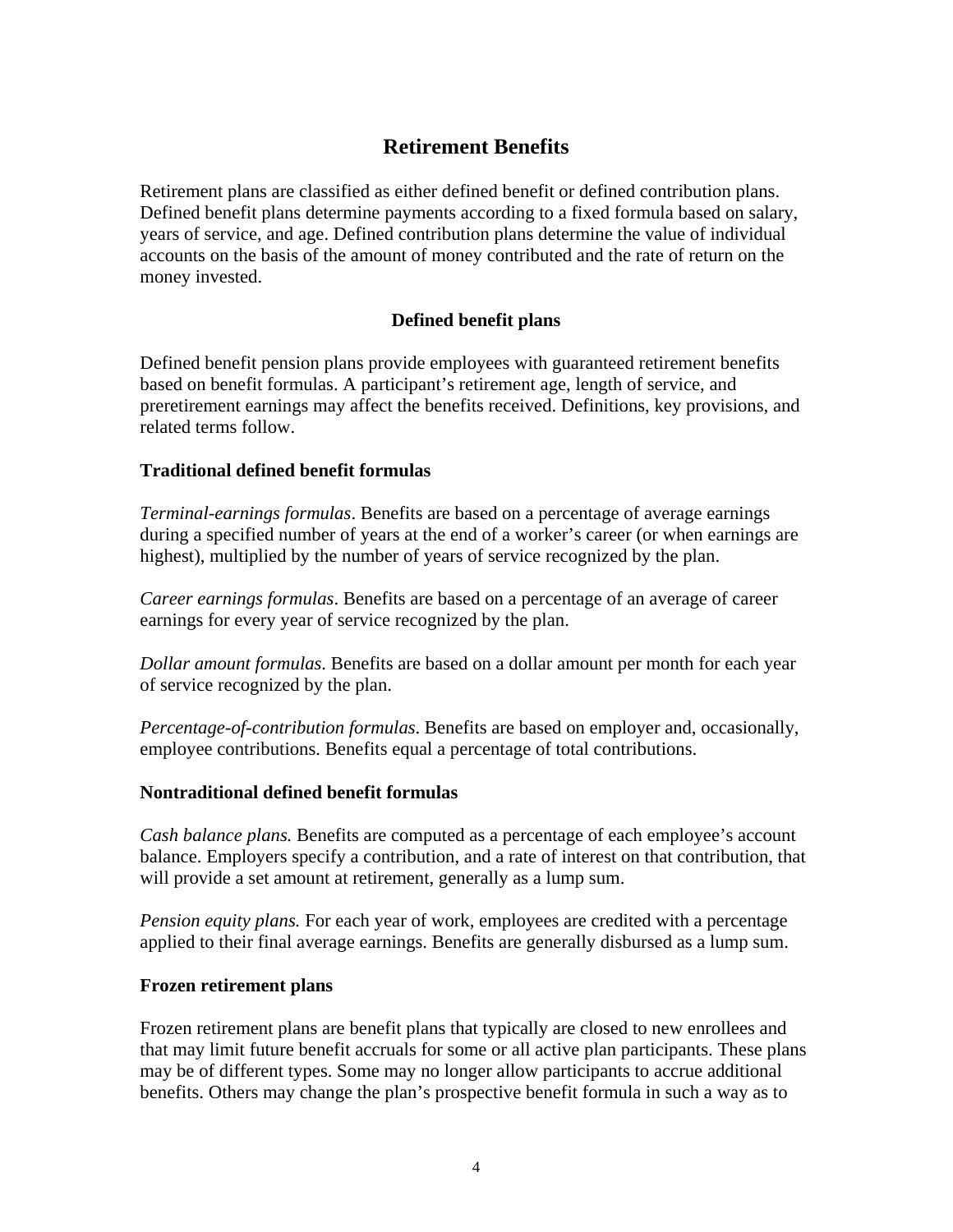limit future benefit accruals. Other may use a prospective benefit formula to limit or cease accruals of benefits for some of the active participants.

## **Normal retirement**

Normal retirement is the age at which plan participants may retire and receive all accrued benefits.

## **Early retirement**

Early retirement is the age (or a combination of age and service) at which plan participants may retire and receive all accrued benefits, minus a reduction for the number of years by which their retirement age precedes their normal retirement age.

## **Benefit payment methods**

Payments from defined benefit plans may be in the form of a straight life annuity, a jointand-survivor annuity, a percentage of the unreduced accrued benefit, or a lump sum.

*Straight life annuity.* A periodic payment made for the life of the retiree, with no additional payments to survivors.

*Joint-and-survivor annuity*. The Employee Retirement Income Security Act of 1974 (ERISA) requires defined benefit pension plans that offer an annuity as a payment option to provide a qualified joint-and-survivor annuity (QJSA) as the normal benefit payment for married participants. A QJSA is an immediate annuity for the life of the participant and a survivor annuity for the life of the participant's spouse. The amount of the survivor annuity may not be less than 50 percent, or more than 100 percent, of the amount payable during the time the participant and spouse are both alive. The annuity payable for the life of the participant is lower than that for a straight life annuity; to account for the increased length of time over which payments will be made, this reduction may be a percentage of the straight life benefit, such as 10 percent, or may be based on the life expectancy of the participant and spouse.

*Percentage of unreduced accrued benefit*. Under this method, the participant's pension is not reduced to adjust for survivor benefits. The participant will receive an amount equal to the straight life annuity, and the spouse will receive a proportion of that amount, often 50 percent, should the participant die.

*Lump-sum payment*. The participant may opt for a full lump sum, with no further benefits received from the plan. If a plan provides for a partial lump-sum payment, the participant will receive a reduced annuity as well.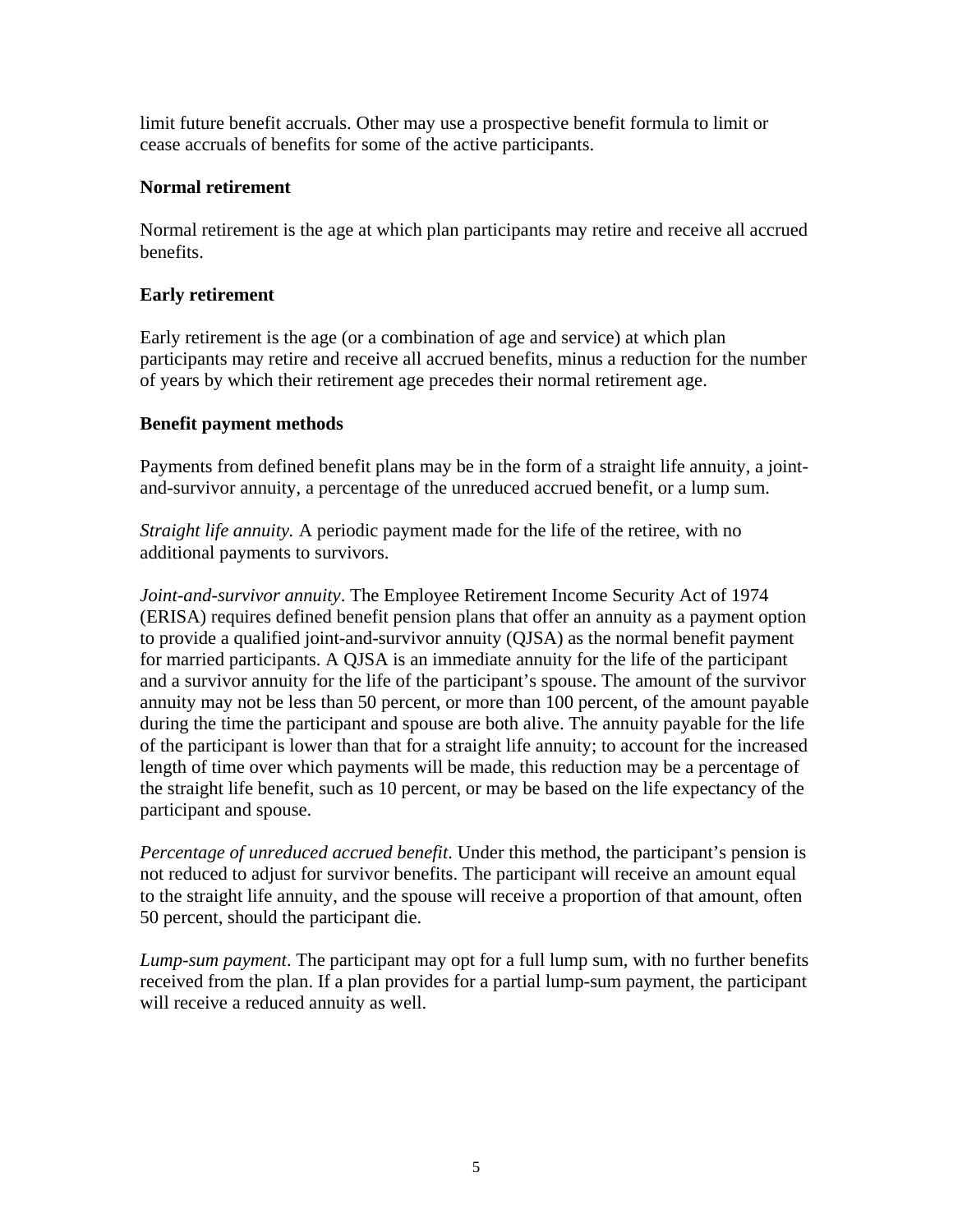## **Vesting**

Vesting refers to the amount of time a participant must work before earning a nonforfeitable right to a retirement benefit. Once the participant is vested, the accrued benefit is retained even if the worker leaves the employer before reaching retirement age.

*Cliff vesting*. No vesting occurs until an employee satisfies the service requirements for 100-percent vesting—for example, 5 years.

*Graded vesting*. An employee's nonforfeitable percentage of employer contributions increases over time, until reaching 100 percent.

## **Integration with Social Security**

Defined benefit plans may integrate retirement benefits with Social Security benefits. Under this approach, the employer's contribution to Social Security (FICA taxes) is taken into account when plan benefits are computed. Integration may be accomplished by an offset or a step-rate method.

*Offset*. Part of a participant's Social Security benefit is subtracted from the benefit otherwise payable by the plan. The maximum allowable offset is 83.3 percent of the Social Security benefit. The most common offset is 50 percent.

*Step rate*. Lower benefit rates are applied to earnings up to the specified taxable Social Security wage base (that is, the earnings subject to Social Security tax); higher benefit rates are applied to earnings above the wage base.

## **Portability**

Portability is a participant's ability to maintain and transfer accumulated pension benefits when changing jobs. Portability provisions in defined benefit plans generally cover portability of assets, portability of credited service, or both.

*Portability of assets*. Participants can withdraw their accumulated pension benefits or transfer them to another retirement arrangement.

*Portability of credited* service. Participants are allowed to count the years of service with a previous employer when determining benefits from their current employer.

## **Disability retirement**

Disability retirement is retirement resulting from a totally disabling injury or illness prior to eligibility for early or normal retirement. Plans providing disability retirement benefits may have a service requirement of 10 years or more. Benefits may be immediate or deferred.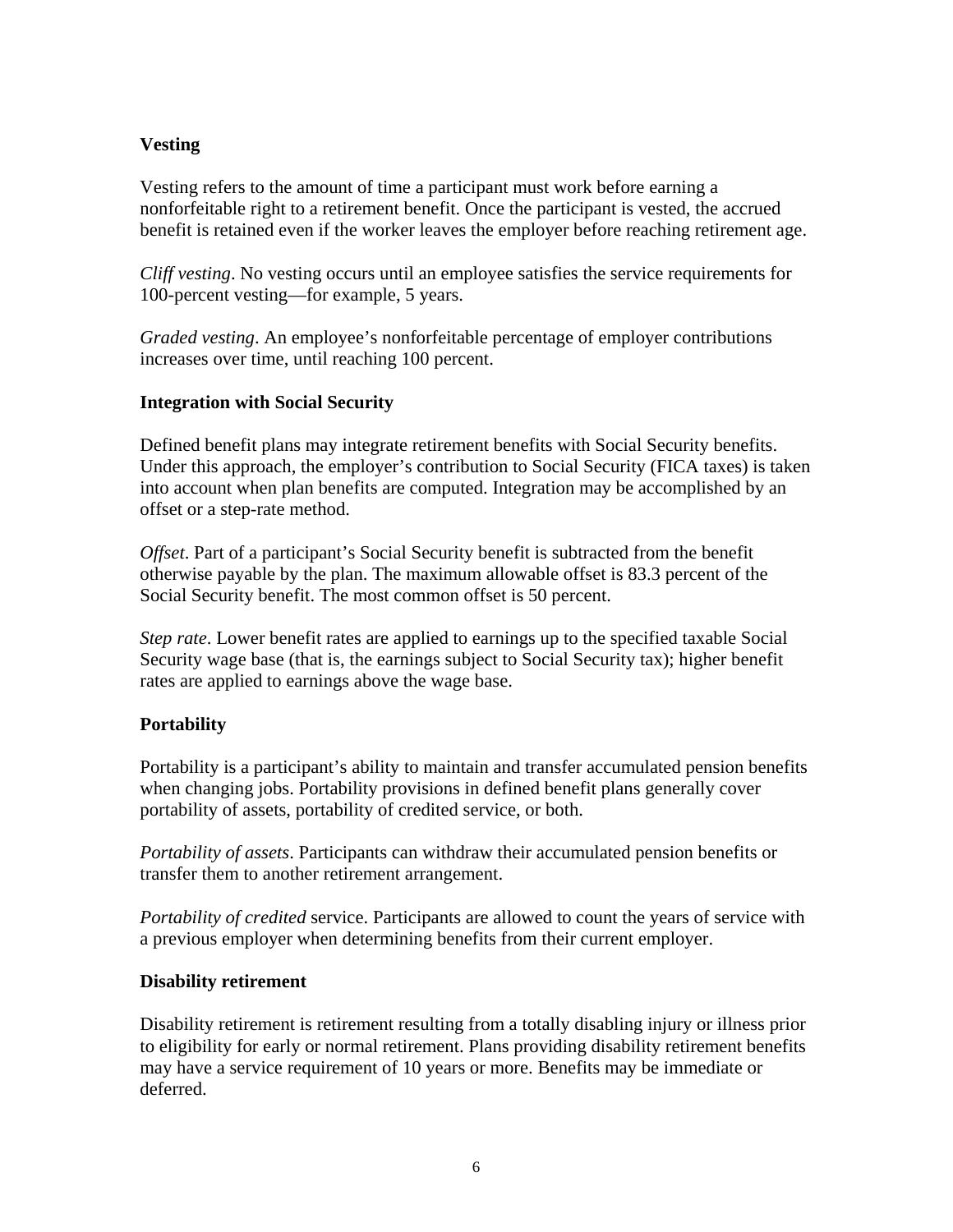## **Defined contribution plans**

Defined contribution plans are retirement plans that specify the level of employer contributions and place those contributions into individual employee accounts.

#### **Plan types**

*Savings and thrift plans*. Employees may contribute a predetermined portion of earnings (usually pretax)—all or part of which the employer matches—to an individual account. Employers may match a fixed percentage of employee contributions or a percentage that varies by length of service, the amount of employee contribution, or other factors. Contributions are invested as directed by the employee or employer. Although usually designed as a long-term savings vehicle, savings and thrift plans may allow withdrawals and loans before retirement.

*Deferred profit sharing plans*. A defined contribution plan under which a company credits shares of company profits to participating employees' accounts. Plans may set a fixed formula for sharing profits, but are not required to do so. Profit sharing contributions to employees' accounts may be at the discretion of the company. Companies must set a method of allocating profit sharing contributions to individual employees. Common allocation methods include allocation proportional to employee salary and equal allocation to all employees. Contributions and any accrued investment earnings on the accounts normally are not distributed until an employee's retirement from the company. The plan may allow employee contributions, but employees seldom are required to contribute to the plan.

*Money purchase pension plans*. Fixed employer contributions, typically calculated as a percentage of employee earnings, are allocated to individual employee accounts each year. Some plans may allow employee contributions, but employees usually are not required to make any contributions. Employers also may make profit-sharing contributions to these plans at their discretion.

*Employee stock ownership plans* (ESOPs). The employer pays a designated amount, often borrowed, into a fund which then is invested primarily in company stock. Any debt incurred in the purchase of the stock is repaid by the company. Stock then is distributed to employees according to a formula.

*Individual retirement accounts (IRAs)*. An IRA is a retirement savings plan. There are several types of IRAs: Traditional IRAs, Roth IRAs, Simplified employee pensions (SEP) IRAs, and Savings-incentive match plans for employees (SIMPLE) IRAs. Traditional and Roth IRAs are established by individuals who are allowed to contribute earnings up to a set maximum dollar amount. SEPs and SIMPLE plans are retirement plans established by employers.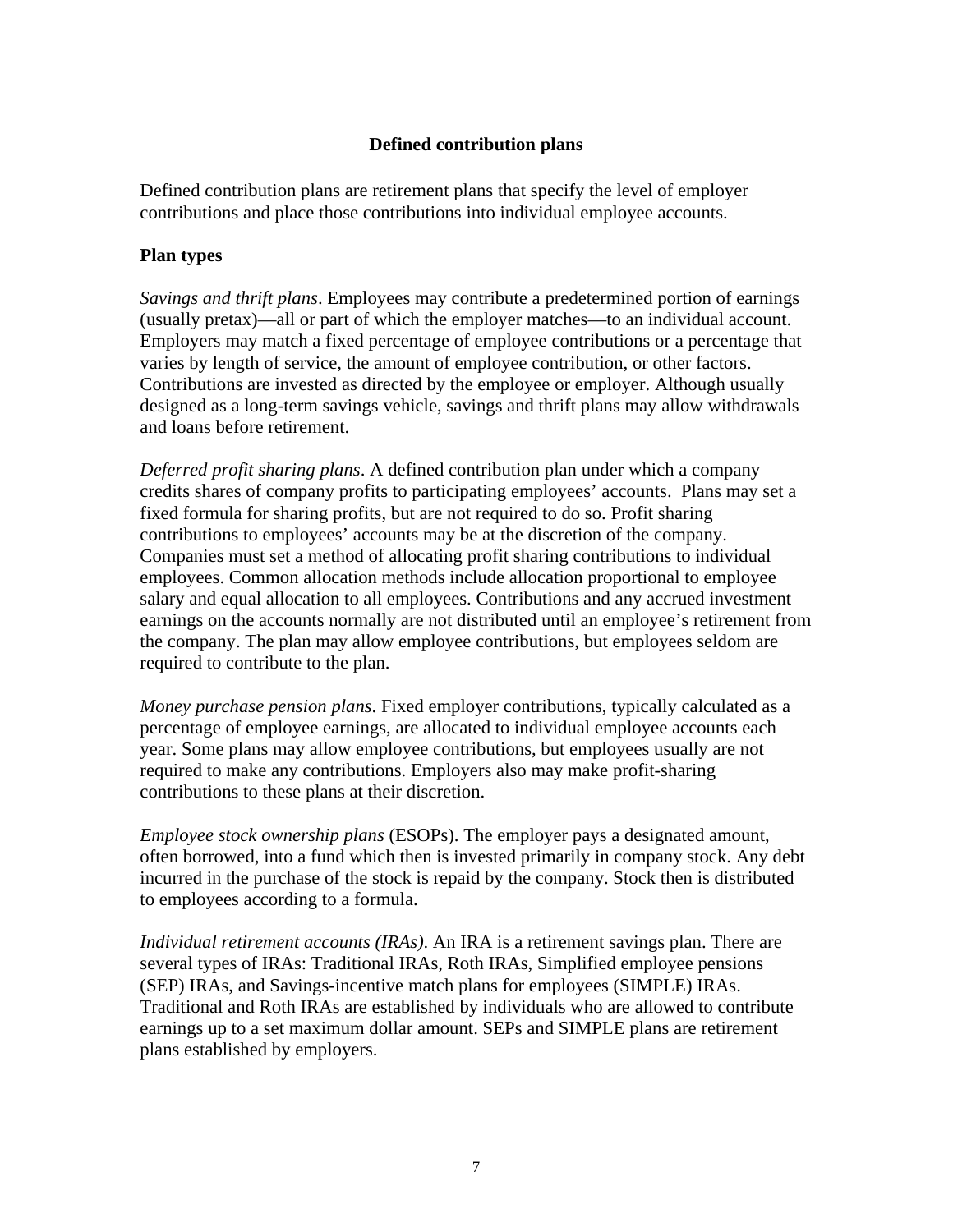*Simplified employee pensions (SEPs)*. An individual retirement account (IRA) is established for each eligible employee. The employee is immediately vested in employer contributions and generally directs the investment of the money. These arrangements are sometimes called SEPIRAs.

*Savings-incentive match plans for employees (SIMPLE plan)*. A plan limited to employers with fewer than 100 employees and who also do not have any other qualified retirement plan. SIMPLE plans can be either part of a 401(k) plan or established as IRAs. In addition, participants aged 50 years or older may make additional pretax employee contributions into a SIMPLE plan. Employers must either make matching contributions of up to 3 percent of compensation or make a 2-percent nonelective contribution to all eligible employees.

## **Investment choices**

*Company stock*. Employees receive equity in the company that sponsors the defined contribution plan.

*Common stock fund*. This is a professionally managed fund invested in the common stock of a variety of companies.

*Fixed-interest securities*. These securities include bonds and other non-Federal instruments that pay a fixed interest rate over a predetermined period.

*Diversified investments*. These are professionally managed funds that are invested in more than one type of equity or debt instrument.

*Money market fund*. This is a professionally managed mutual fund that invests in shortterm Treasury bills, certificates of deposit, or corporate bonds. The fund managers sell shares to investors, who receive regular payments of interest.

#### **Withdrawals and loans**

*Withdrawals*. Prior to normal payout (usually at retirement), defined contribution plan participants may be allowed to withdraw all or a portion of the employer funds from their accounts. Although most early withdrawals incur tax penalties, hardship withdrawals do not. To avoid tax penalties, many plans have loan provisions that allow employees to borrow from their accounts, with interest, for a specified period.

*Hardship withdrawals*. Employees usually are not penalized when money is withdrawn as a result of a hardship, often defined as a death or illness of a family member, educational expenses, sudden uninsured losses, or a need to prevent eviction from one's primary residence.

*Loans*. Defined contribution plans may allow participants to borrow employer funds, with interest, from their accounts. Loan amounts often are limited to a portion of the account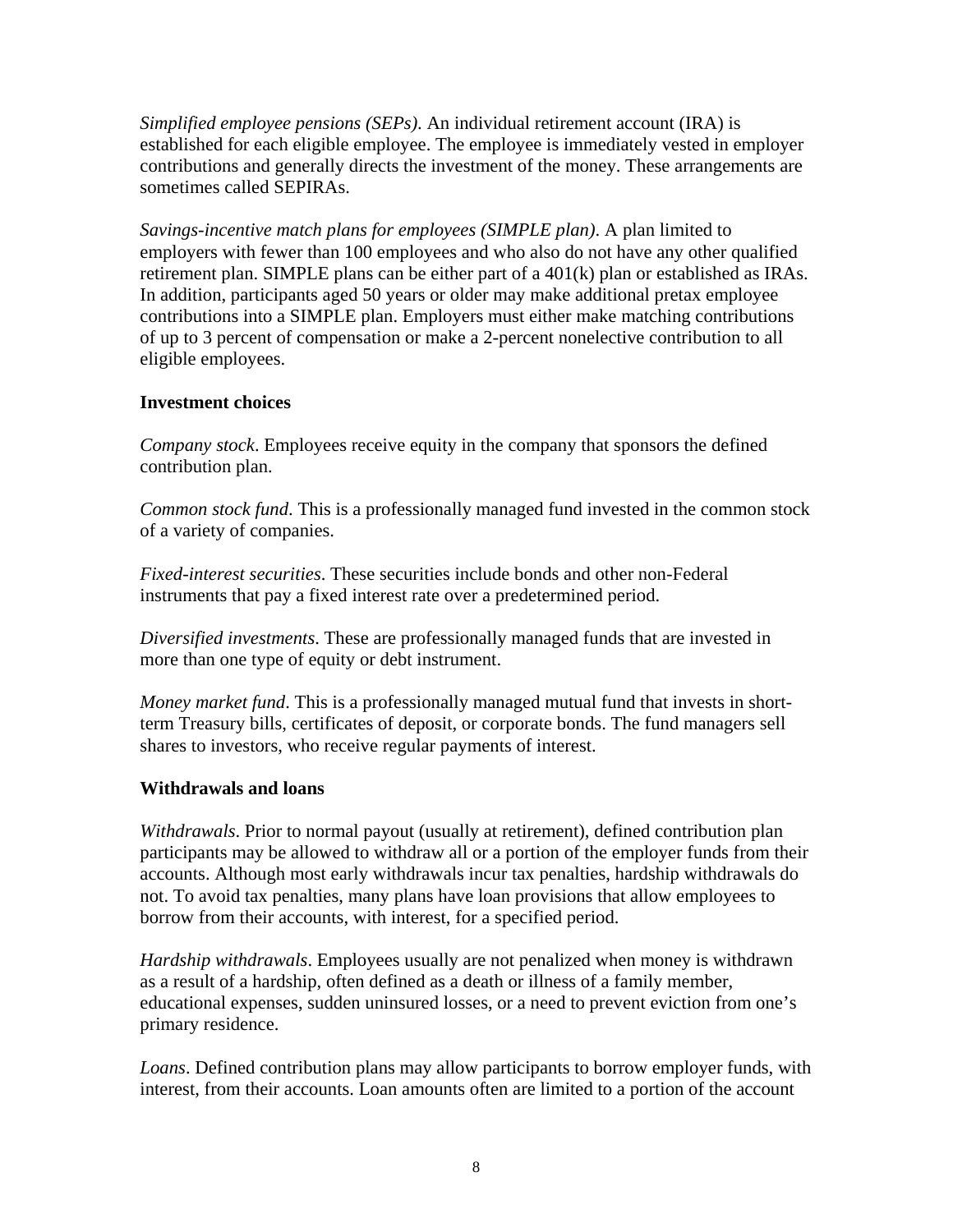balance. They usually have to be repaid within 5 years, but longer payment periods may apply for home purchase or renovation loans.

*Transfers or rollovers*. A rollover is a direct payment of plan benefits from a defined contribution plan into an IRA or another employer's plan. In a direct rollover, the employee is not taxed on the payment until it is withdrawn or distributed later.

## **Vesting**

Vesting refers to the amount of time a participant must work before earning a nonforfeitable right to a retirement benefit. Once the participant is vested, the accrued benefit is retained even if the worker leaves the employer before reaching retirement age. Under ERISA, defined contribution plans are subject to the same vesting rules as defined benefit plans, but vesting schedules vary. Vesting schedules apply only to employer contributions; employee contributions (including pretax contributions) are always 100 percent vested.

*Immediate full vesting*. Employees are immediately eligible to receive 100 percent of employer contributions.

*Graded vesting*. An employee's nonforfeitable percentage of employer contributions increases over time, until vesting reaches 100 percent.

*Cliff vesting*. No vesting occurs until an employee satisfies the service requirements for 100 percent vesting—for example, 5 years.

## **Employer contribution methods**

*Specified matching percent*. This feature is common in savings and thrift plans. The employer matches a specified percentage of employee contributions. The matching percentage can vary by length of service, amount of employee contribution, and other factors.

*Fixed percentage of profits formula*. This feature is common in deferred profit sharing plans. The employer contributes a fixed percentage of total annual profits to the plan. For example, no matter what the level of profits, 5 percent is contributed to the plan. Profits may include those for the entire company or just those in a specific business unit. In a variation of this formula, employers set aside a reserve amount of profits (for example, \$1 million) and pay only a fixed percentage of any profits above this amount into the employees' defined contribution plan.

*Percentage of employee earnings*. The employer contributes a fixed percentage of each employee's earnings to his or her individual account. This feature is common in money purchase plans.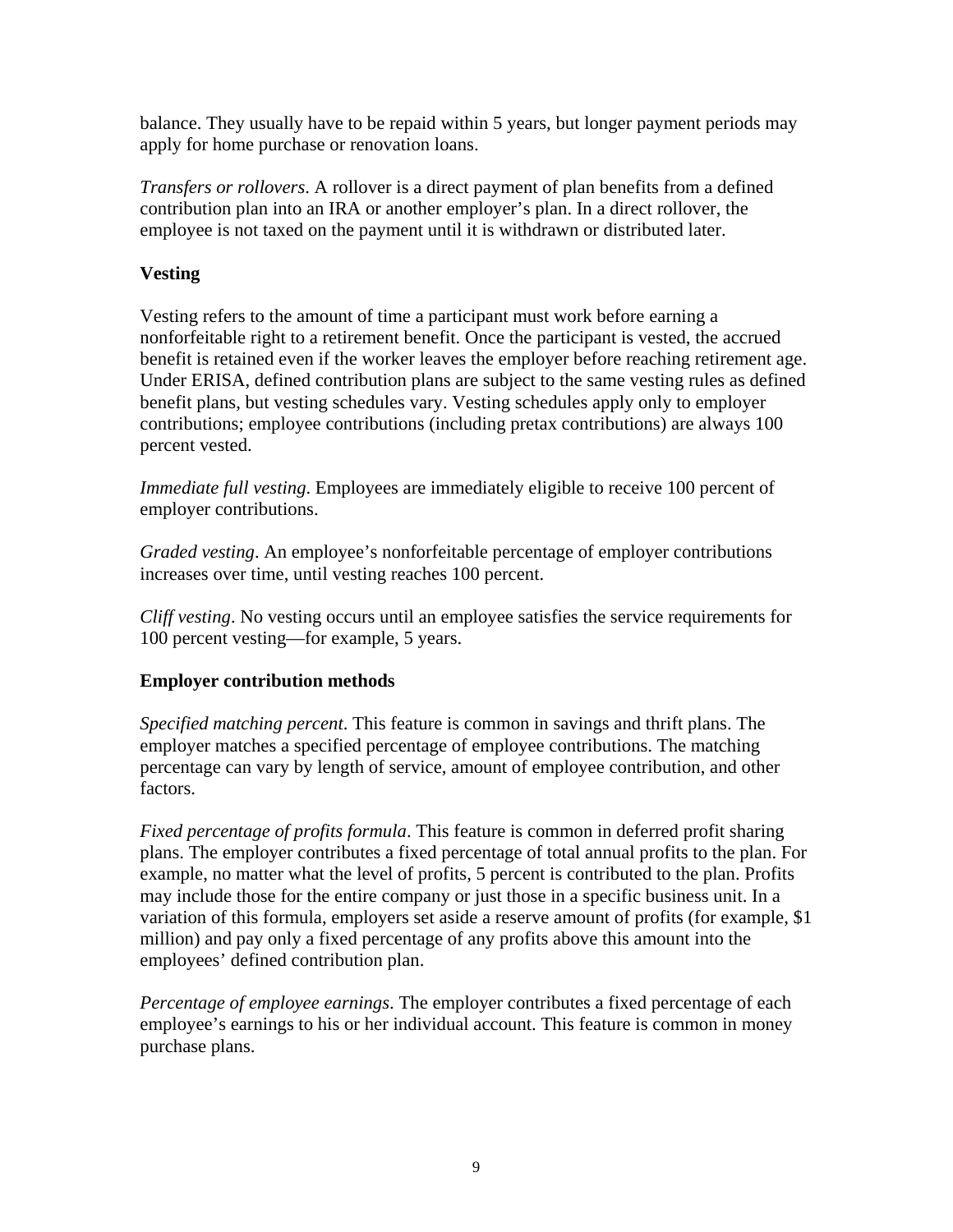## **Related plans and terms**

*Stock bonus plan*. Contributions are placed in a trust fund that invests in securities, including those of the employing company. This type of plan is financed by the employer or jointly by the employer and employee. Upon the employee's retirement or separation from the company, proceeds from the trust fund are paid out in the form of company stock or cash.

*Automatic enrollment*. As soon as eligibility requirements are met, employees become automatically covered under a plan, but have the right to decline coverage at any time. A minimum default employee contribution usually is set, but employees may choose to contribute a different percentage.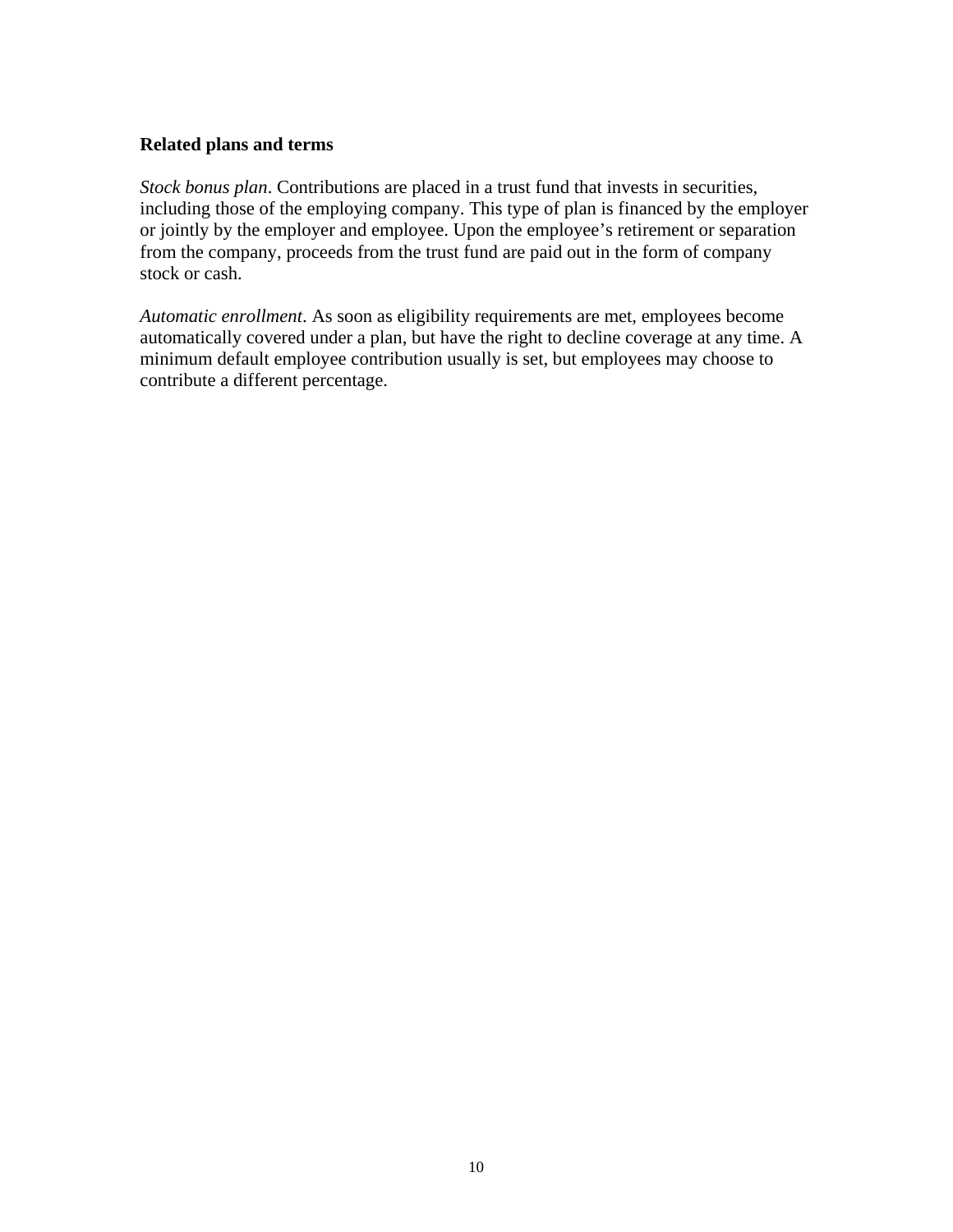# **Health Care Benefits**

Health care benefits provide preventive and protective medical, dental, vision, or prescription drug coverage to employees and their families. Most employer-provided plans cover the employee and the employee's dependents, including spouse and children.

#### **Medical care**

Medical care plans provide services or payments for services rendered in the hospital or by a qualified medical care provider.

#### **Plans and systems**

#### Fee-for-service plans

*Traditional fee-for-service plan.* A plan that finances, but does not deliver, health care services; the plan allows participants the choice of any provider, without affecting reimbursement. Employers pay premiums to a private insurance carrier to provide a specific package of health benefits. Some employers may choose to self-fund a fee-forservice plan, in which case the employer, as opposed to an insurance company, assumes responsibility for payment of all eligible benefits.

*Preferred provider organization (PPO).* A plan that provides coverage through a network of participating health care providers. Enrollees may receive services outside the network, but at higher costs. The additional costs may be in the form of higher deductibles, higher coinsurance rates, or both, or nondiscounted charges from providers.

*Exclusive provider organization (EPO).* A plan that obligates employees to use their providers exclusively to receive coverage, in contrast to PPO benefit plans, which merely offer a financial incentive for enrollees to use the preferred provider. An EPO is a specific type of PPO plan that can be either self-insured or insured through an insurance company.

*Point-of-service plan (POS).* A plan that combines features of PPOs and traditional HMOs. POS enrollees receive more generous benefits for services within the network and for specialist care authorized by their primary care physicians. Benefits are less generous for care received outside the network and for self-referrals.

#### Health Maintenance Organizations (HMOs)

HMOs assume both the financial risks associated with providing comprehensive medical services and the responsibility for delivering health care in a particular geographic area, usually in return for a fixed, prepaid fee from members. HMOs emphasize preventive care and cover most types of care in full or subject to a copayment.

*Traditional HMOs.* An HMO that provides no benefits for services obtained outside the network.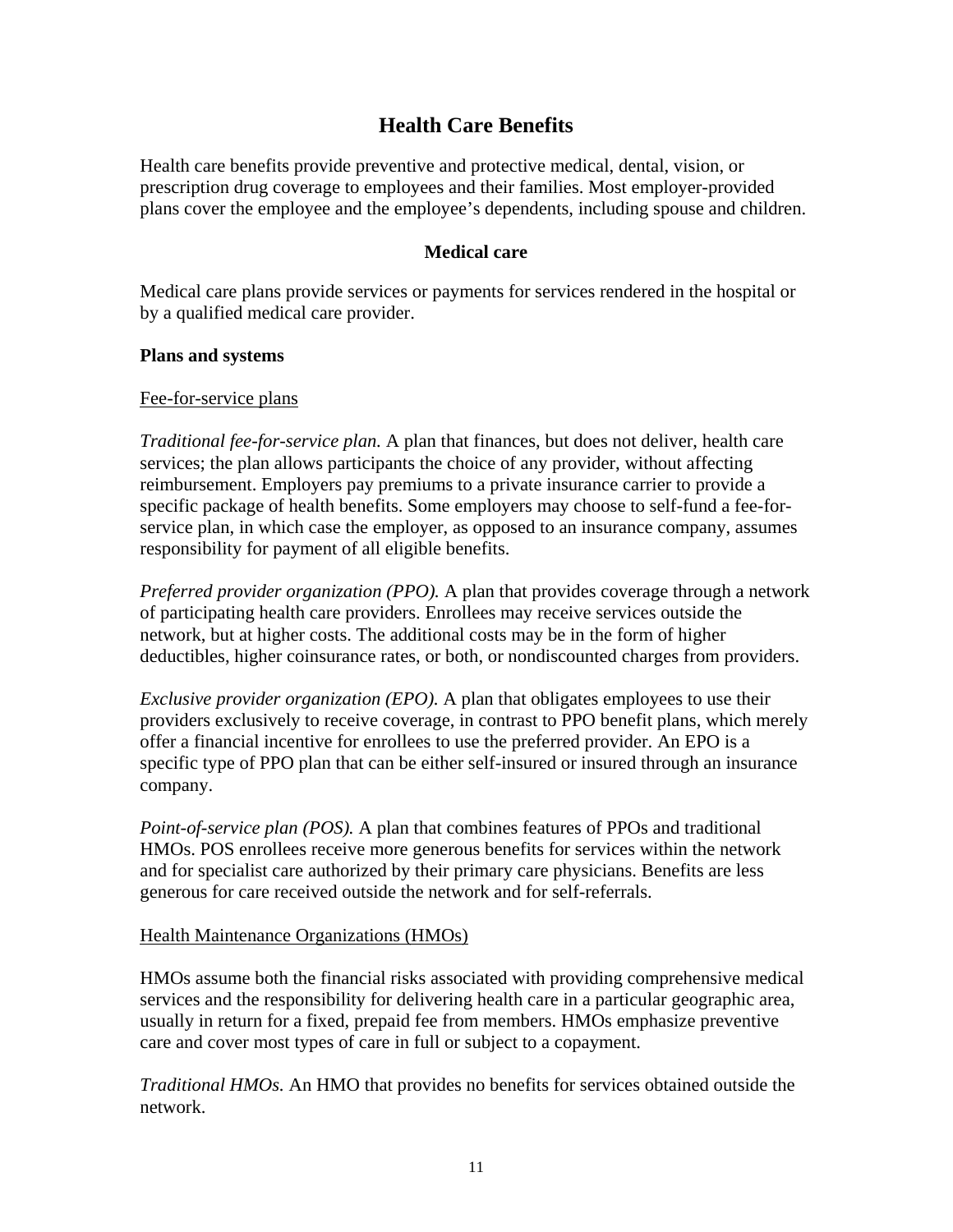*Open access HMOs*. An HMO that allows enrollees to receive services outside the network, but at higher costs. The additional costs may be in the form of higher deductibles, copayments, or coinsurance.

### **Limitations on coverage**

*Maximum dollar limit.* The maximum amount payable by the insurer for covered expenses for the insured and each covered dependent while the ensured is enrolled in the health plan. Plans can have a yearly or a lifetime maximum dollar limit. The most typical maximum limit is a lifetime amount of \$1 million per individual.

*Maximum out-of-pocket expense.* A limit on the dollar amount a group member is required to pay out of pocket during a year. Until this maximum is met, the plan and the member share in the cost of covered expenses. After the maximum is reached, the insurer pays all covered expenses, often up to a lifetime maximum.

*Deductible.* The deductible is a fixed dollar amount that an insured person pays during the benefit period—usually a year—before the insurer starts to make payments for covered medical services. Plans may have both individual and family deductibles. Some plans have separate deductibles for specific services. For example, a plan may have a hospitalization deductible per admission. Deductibles may differ between services received from an approved provider (that is, a provider with whom the insurer has a contract or an agreement specifying payment levels and other requirements) and those received from providers not on the approved list.

*Coinsurance.* This form of medical cost sharing requires an insured person to pay a stated percentage of medical expenses after the deductible amount, if any, is paid. After any deductible amount and coinsurance are paid, the insurer is responsible for the rest of the reimbursement for covered benefits, up to the maximum allowed charges. The individual is responsible for any charges in excess of what the insurer determines to be "usual, customary, and reasonable." Coinsurance rates may differ between services received from an approved provider and those received from providers not on the approved list.

*Overall limits.* The NCS uses this term to refer to restrictions that apply to all or most benefits under the plan, as opposed to selected individual benefits. An example of an overall limit is a \$300 per year deductible that must be paid before medical expenses become eligible for reimbursement. Another example is an 80-percent coinsurance that applies to all categories of care except outpatient surgery.

*Internal limits.* An internal limit applies to individual categories of care—for example, a \$250 per procedure deductible for inpatient surgery.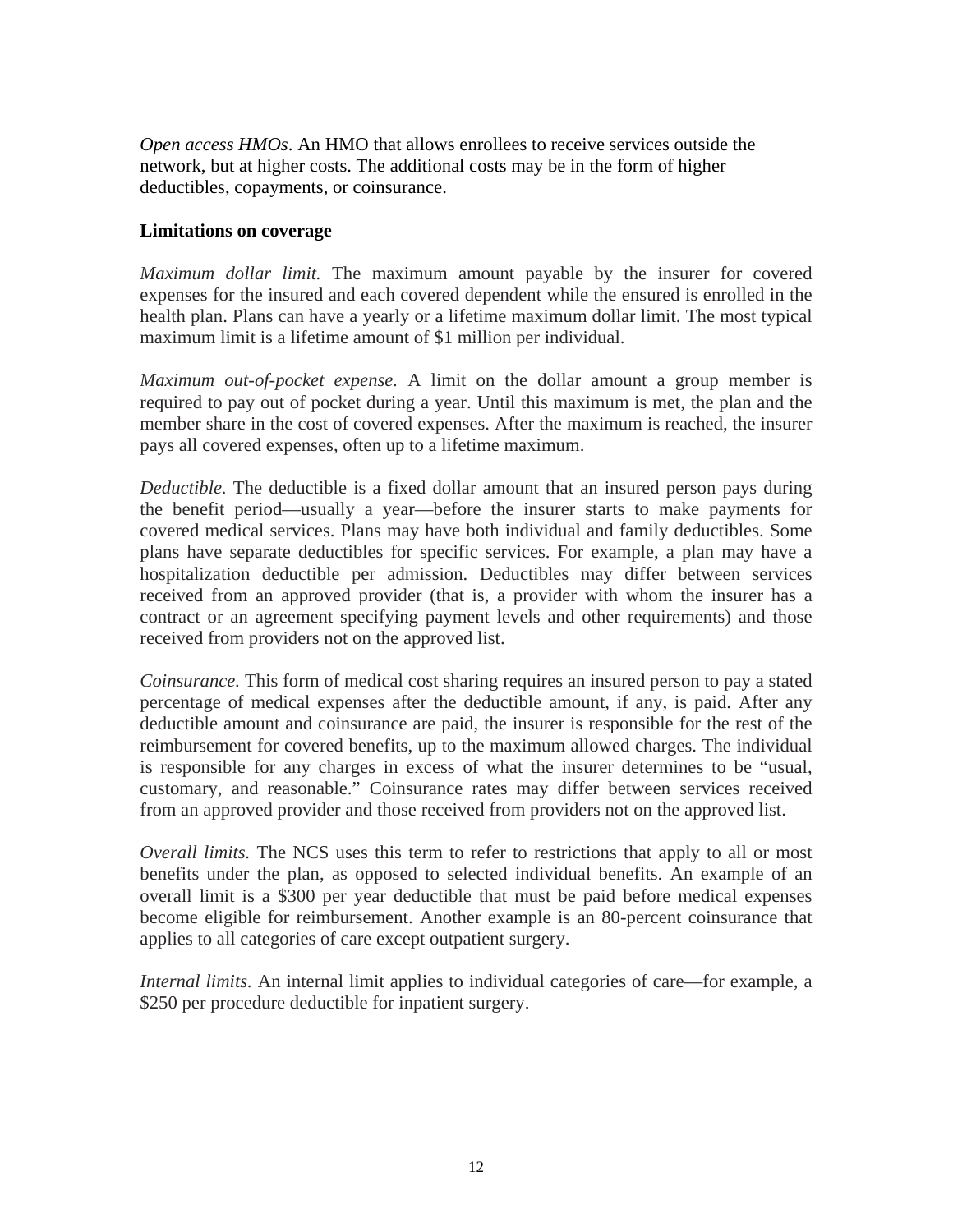## **Alternatives to hospitalization**

Alternatives are offered as a means of reducing costs.

*Skilled nursing facilities.* A benefit that provides rehabilitation and convalescent services, as well as skilled nursing care, to patients who require less intensive treatment than that provided in a hospital.

*Home health care.* These services provide skilled nursing and related care of patients in their own homes.

*Hospice care.* These programs provide nursing care and psychological support for terminally ill patients and their families, either on an inpatient basis or in the patient's home.

#### **Mental health and substance abuse treatment**

These services are comprised of inpatient and outpatient care for psychiatric conditions and alcohol or drug dependency. The coverage usually is more restrictive than that for general medical conditions.

#### Substance abuse treatment

Substance abuse treatment plans provide at least partial payment for inpatient institutional treatment (in a hospital or specialized facility) for addiction to alcohol or drugs. To be a benefit, drug abuse or alcoholism treatment must include an impatient confinement.

*Detoxification.* This treatment involves supervised care by medical personnel that is designed to reduce or eliminate the symptoms of chemical dependency. Treatment can occur on an inpatient or an outpatient basis.

*Rehabilitation*. These services are intended to alter the behavior of substance abusers and usually are provided after detoxification is complete. Services can be provided on an inpatient or outpatient basis.

#### **Miscellaneous terms**

*Premium*. A premium is the fee paid for coverage of medical benefits for a defined period. Premiums can be paid by employers, unions, or employees or can be shared by the enrollee and the plan sponsor.

*Self-insured plan*. Under this type of plan, employers directly assume the major cost of health insurance for their employees. Some self-insured plans bear the entire risk. Other self-insured plans insure against large claims through the purchase of stop-loss coverage.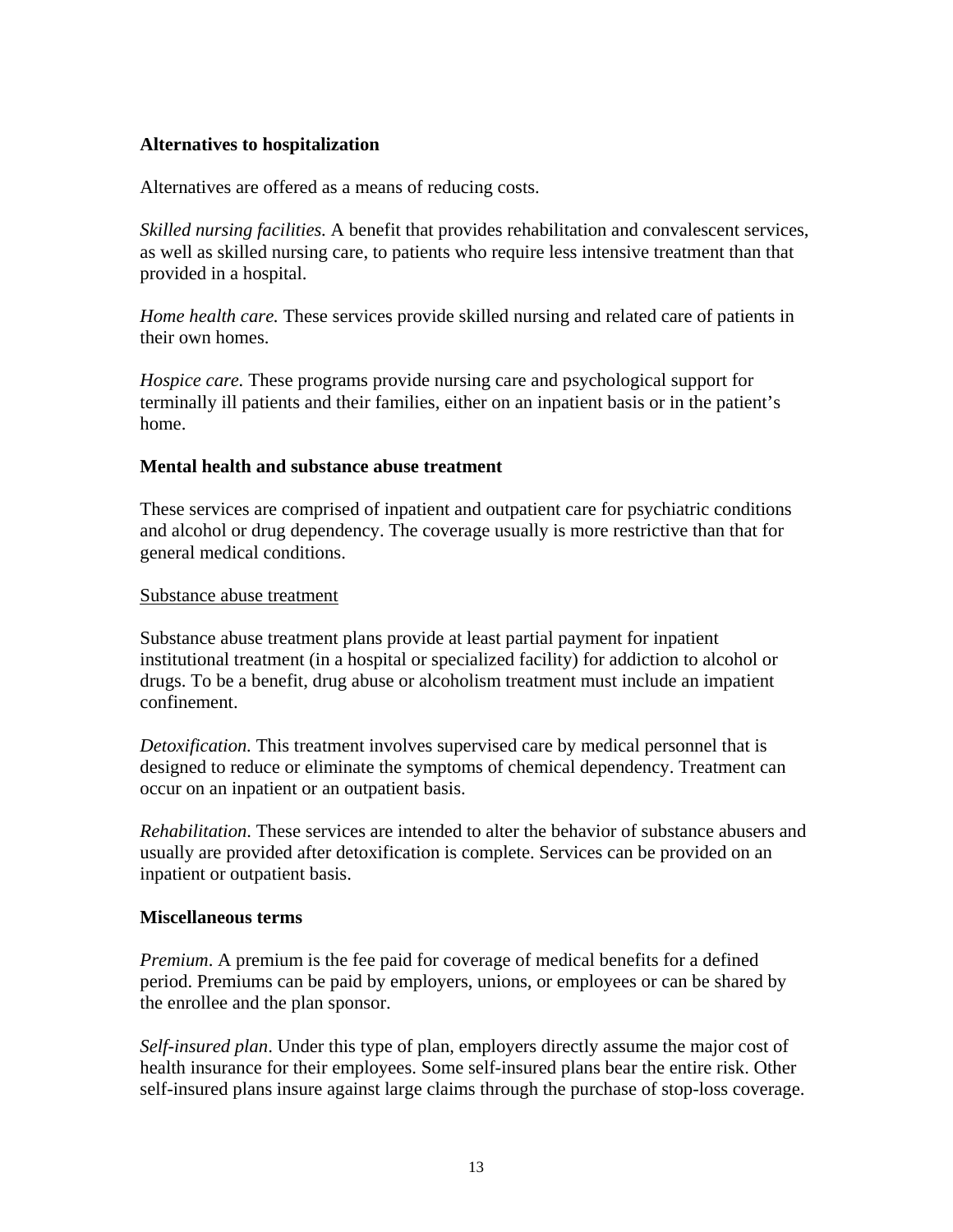Some self-insured plans contract with insurance carriers or third-party administrators for claims processing and other administrative services; other self-insured plans are selfadministered.

*Administrative services only (ASO)*. Under this type of plan, a third party disburses the employer's funds to pay claims and handle other administrative details.

*Insured plan*. In an insured plan, the employer contracts with another organization to assume financial responsibility for the costs of enrollees' medical claims.

*Well baby care*. A well baby care benefit provides for preventive doctors' visits for children 2 years of age and younger. The benefit includes preventive pediatric care, routine pediatric care, and routine pediatric immunizations. Care immediately after the birth of the child is not included.

## **Prescription drugs**

Prescription drug plans provide coverage for outpatient prescription drugs. Prescription drugs dispensed during a hospital stay are covered as hospital miscellaneous charges.

*Name-brand drugs*. These are drugs that once were, or still are, under patents.

*Generic drugs*. These are drugs that are not under patent. Once a drug's patent has expired, some plans provide more generous coverage for same-formula generic drugs than for name-brand drugs; the practice is adopted as a cost containment measure.

*Mail-order drugs*. These are drugs that can be ordered through the mail. As a cost containment measure, some plans use mail-order pharmacies that typically provide a 3 month supply of maintenance drugs.

*Formulary drugs*. These are drugs approved by the health care provider. Drugs not approved by the health care provider are nonformulary drugs, for which enrollees receive less generous benefits, such as a higher copayment per prescription.

## **Dental care**

Dental care plans provide services or payments for restorative care and related dental services.

*Preventive services*. Preventive services are routine exams, cleanings, and x-rays.

*Major services*. Major services are dental surgery, endodontics (root canal therapy), periodontics (treatment for gum disease), crowns, and prosthetics (replacement of missing teeth with bridgework or dentures).

*Orthodontia services*. These are services for the correction of malpositioned teeth.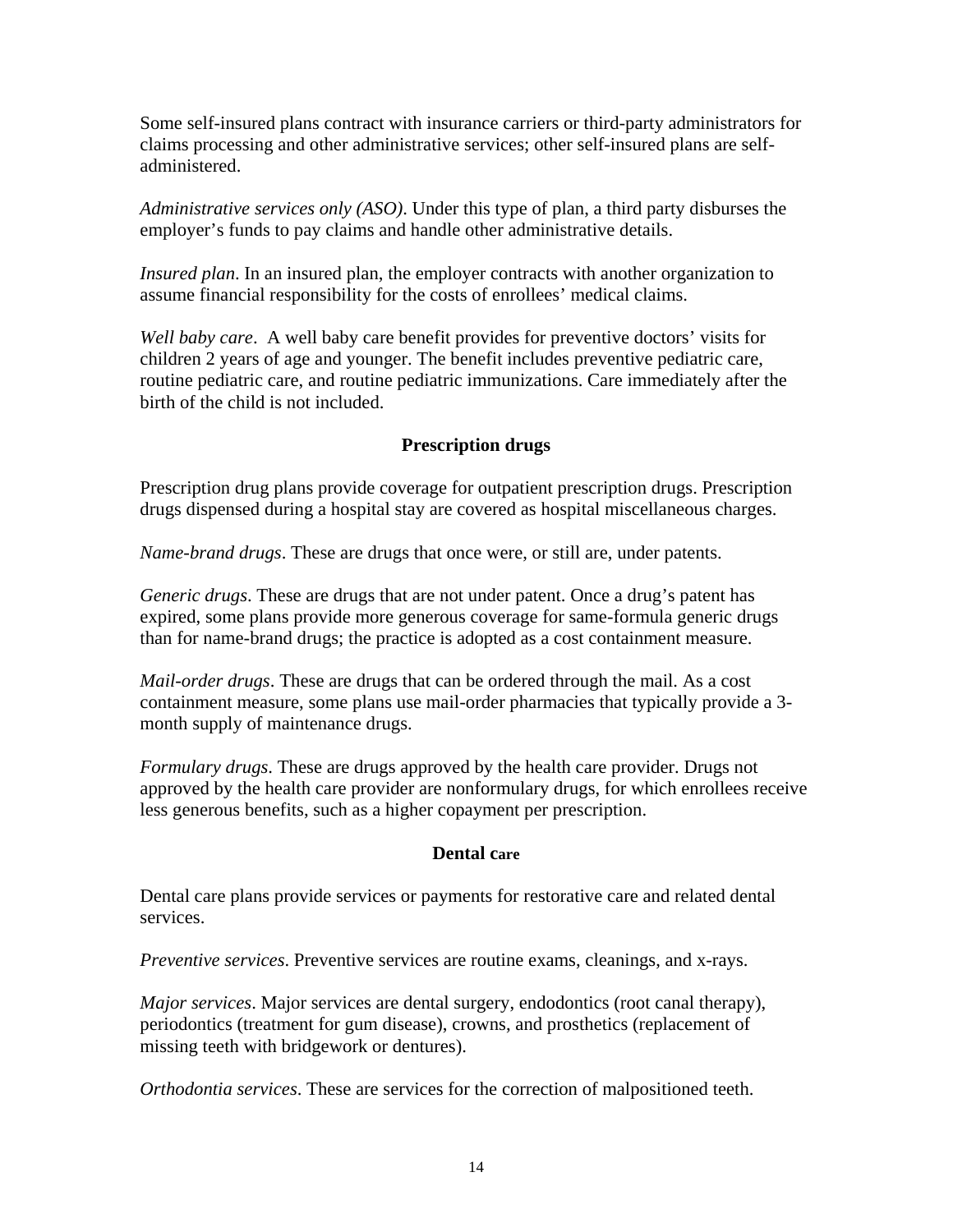#### **Vision care**

Vision care plans provide coverage for the nonsurgical improvement of eyesight, including coverage for eyeglasses and contact lenses. Coverage typically is limited and is subject to applicable copayments or scheduled cash allowances.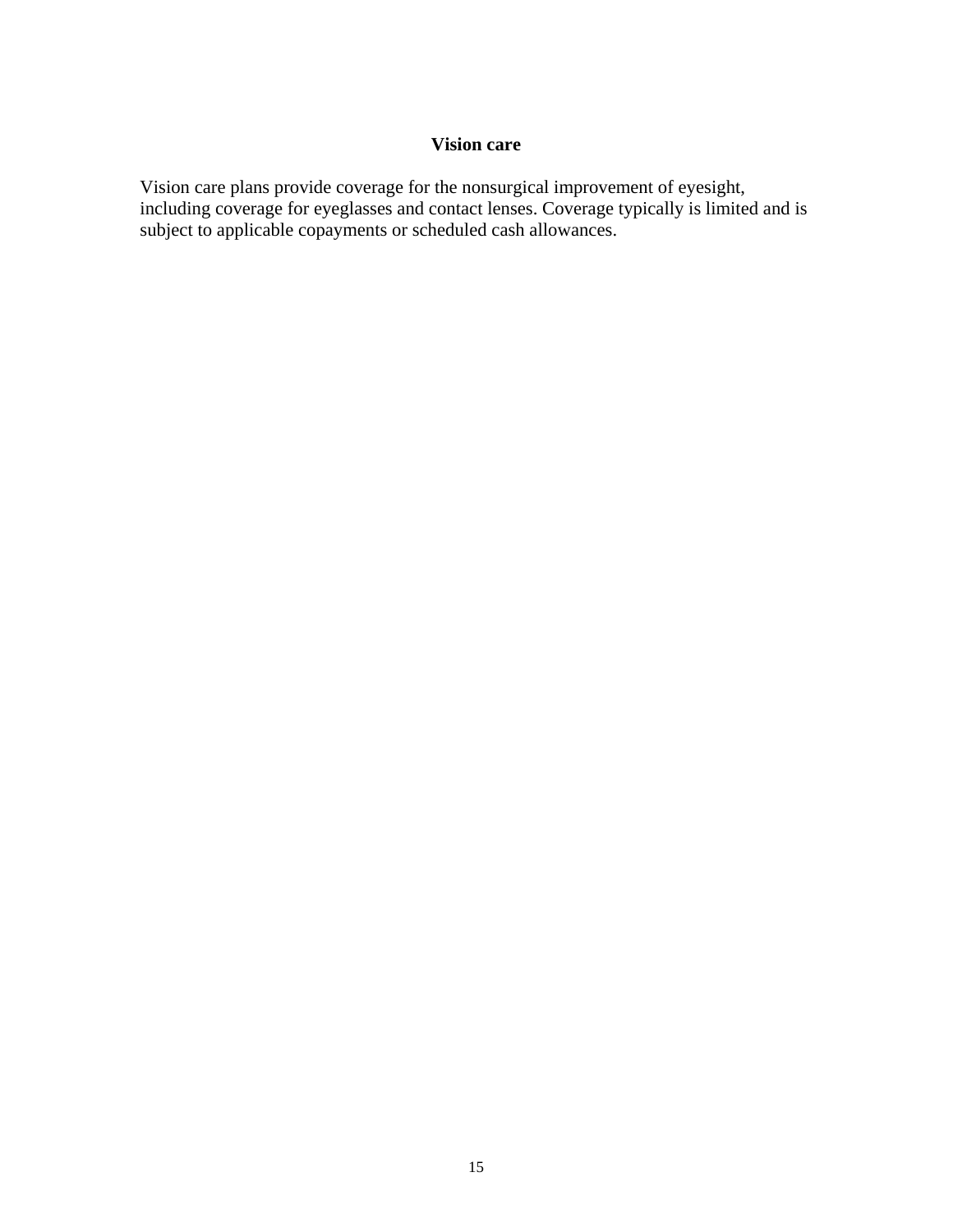# **Life Insurance Benefits**

Life insurance provides a lump-sum payment to a designated beneficiary or beneficiaries of deceased employees. Companies may provide a basic amount of life insurance benefits, which may vary with an employee's age, income, or occupation. Companies also may allow employees to pay for additional amounts of coverage.

## **Benefit formulas**

*Fixed multiple of earnings benefit plans*. These plans link the benefit amount to employee's earnings, usually rounded to a stated dollar amount. This link enables the level of protection to increase automatically as income rises.

*Variable multiple of earnings benefit plans*. Benefit calculations under these plans use multiples that are based on employee earnings. For example, employees earning up to \$50,000 per year might receive a benefit equal to their annual earnings, whereas employees earning more than \$50,000 per year might receive twice their annual earnings.

*Flat dollar amount benefit plans*. These plans provide a fixed life insurance benefit amount. Insurance amounts ranging from \$10,000 to \$25,000 are common in such plans.

*Variable dollar amount benefit plans*. These plans provide a dollar amount that varies with an employee's earnings or length of service.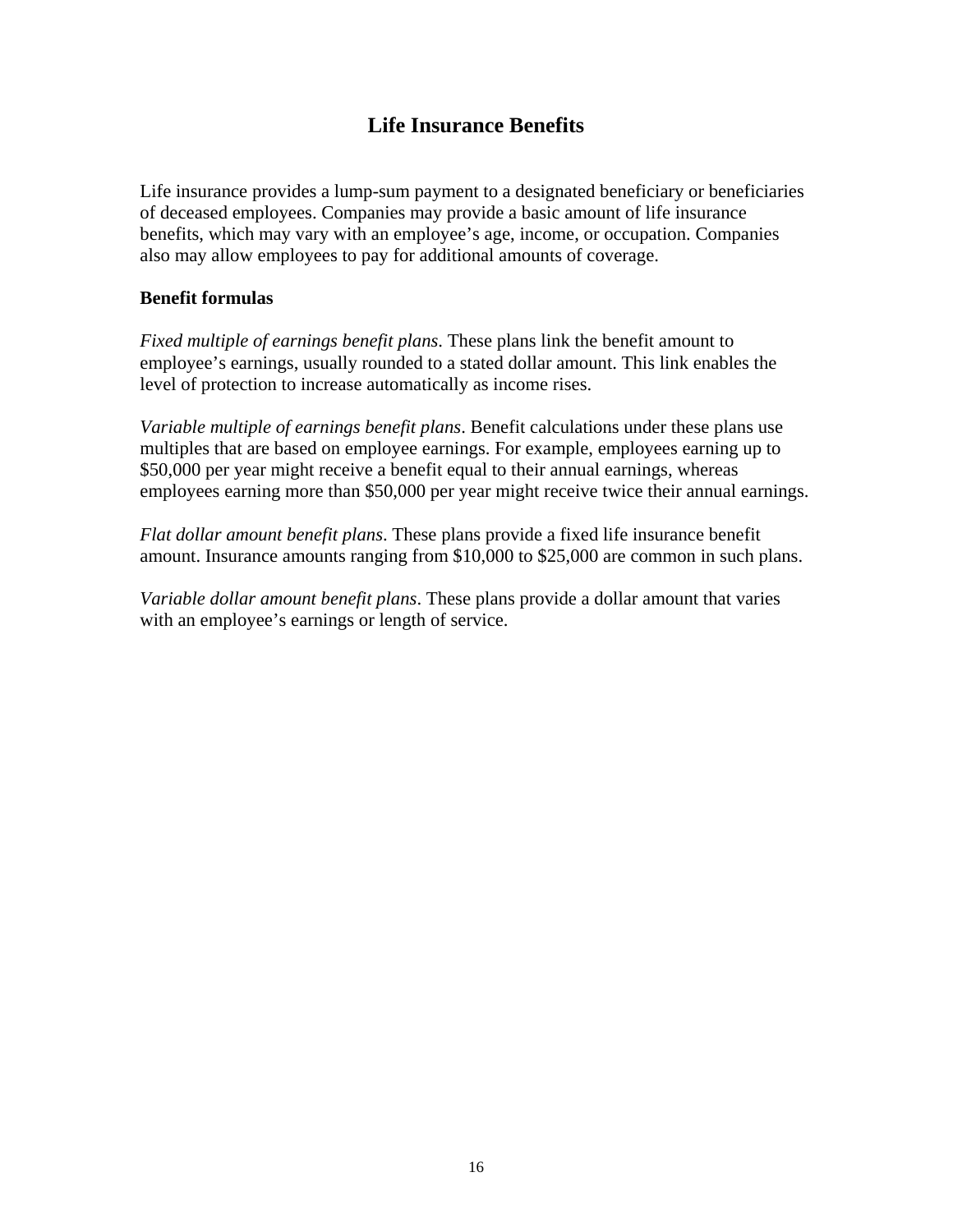## **Paid Leave Benefits**

*Paid holidays*. Holidays are days off from work on days of special religious, cultural, social, or patriotic significance on which work and business ordinarily cease. Employees may receive either full or partial pay for holidays.

*Paid vacation*. Vacations are leave from work (or pay in lieu of time off) provided on an annual basis and normally taken in blocks of days or weeks. Paid vacations commonly are granted to employees only after they meet specified service requirements. The amount of vacation leave received each year usually varies with length of service. Vacation time off normally is paid at full pay or partial pay, or it may be a percentage of employee earnings.

*Paid personal leave.* Personal leave is a general purpose leave benefit, used for reasons important to the individual employee, but not otherwise provided for by other forms of leave. Some employers place restrictions on the purposes for which personal leave may be used.

*Paid sick leave*. Sick leave provides all or part of an employee's earnings if he or she is unable to work because of a non-work-related illness or injury. Employees commonly receive their regular pay for a specified number of days off per year. Sick leave is provided on a per-year basis, usually expressed in days, and is never insured.

*Paid military leave*. Military leave is paid absence from work to fulfill military commitments. Pay may be either regular pay or the difference between employees' regular earnings and the amount they receive from the military.

*Paid funeral leave*. Funeral leave provides time off from work because of a death in the family. The period of absence is usually limited to a few days (for example, 3 paid days for immediate family and 1 paid day for other relatives).

*Paid jury duty*. Jury duty leave provides a paid absence from work when one is summoned to serve as a juror. Employer payments commonly make up the difference between the employee's regular pay and the court's jury allowance.

*Paid family leave*. Family leave is granted to an employee to care for a family member and includes paid maternity and paternity leave. The leave may be available to care for a newborn child, an adopted child, a sick child, or a sick adult relative. Paid family leave is given in addition to any sick leave, vacation, personal leave, or short-term disability leave that is available to the employee.

*Unpaid family leave*. This leave is granted to an employee to care for a family member. The leave may be used to care for a newborn child, an adopted child, a sick child, or a sick adult relative. A typical family leave plan extends leave without pay to an employee for a period of several months while the employee cares for the family member. The Family and Medical Leave Act (FMLA) of 1993 is a Federal law providing unpaid job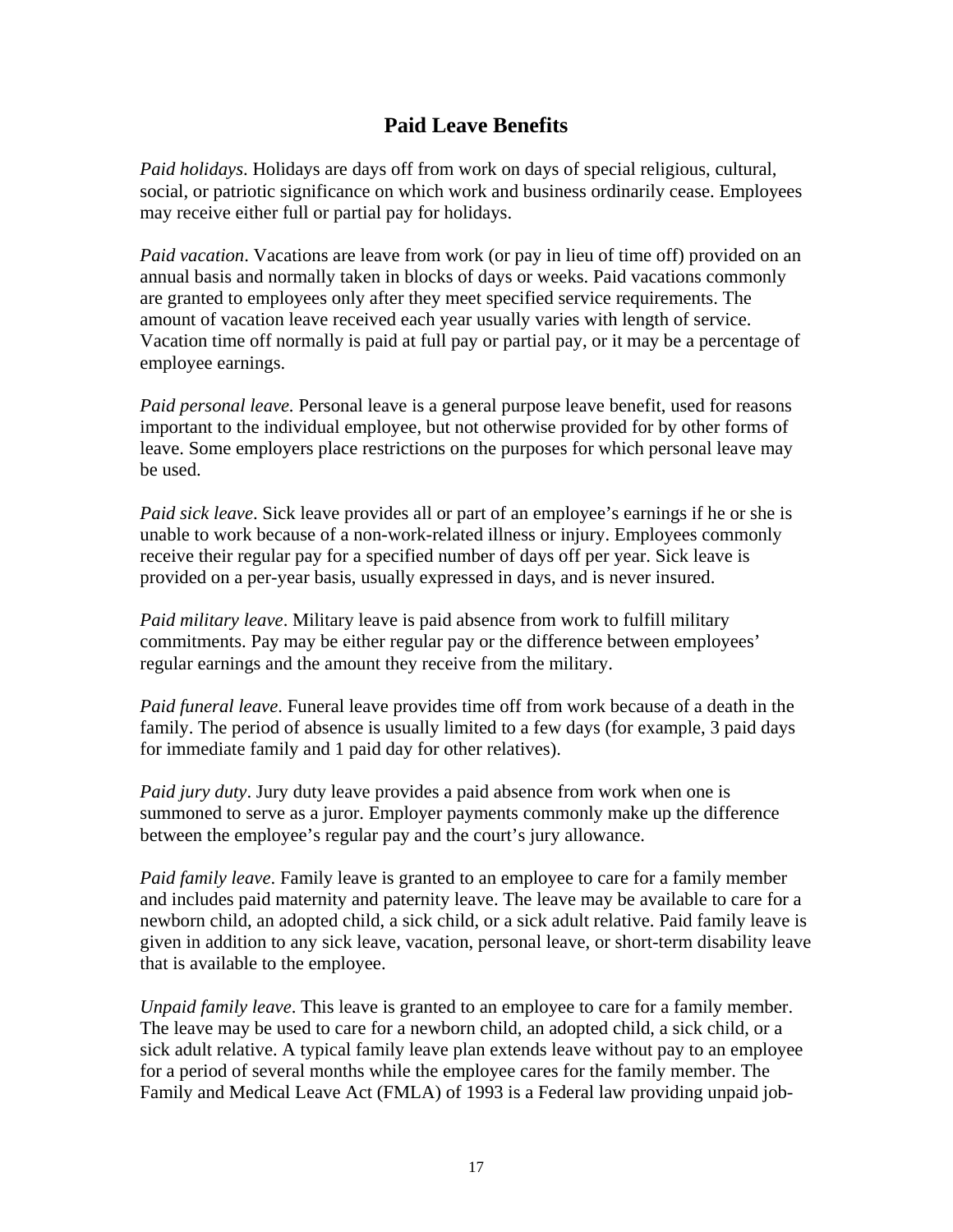protected leave to eligible workers for the care of their families or themselves for specified family and medical conditions. The FMLA provides eligible workers with up to 12 workweeks of unpaid leave per year for the birth, adoption, or foster care placement of a child; care of a spouse, son, daughter, or parent with a serious health condition; or the employee's own serious health condition resulting in an inability to work. Employers with fewer than 50 employees at a worksite (and within 75 miles of that worksite) are excluded from FMLA.

*Consolidated leave plans*. These are plans that provide a single amount of time off for workers to use for any of a number of purposes, such as vacation, illness, or personal business.

*Leisure leave.* Access to one or more of the following benefits: paid vacation, paid holidays, and paid personal leave.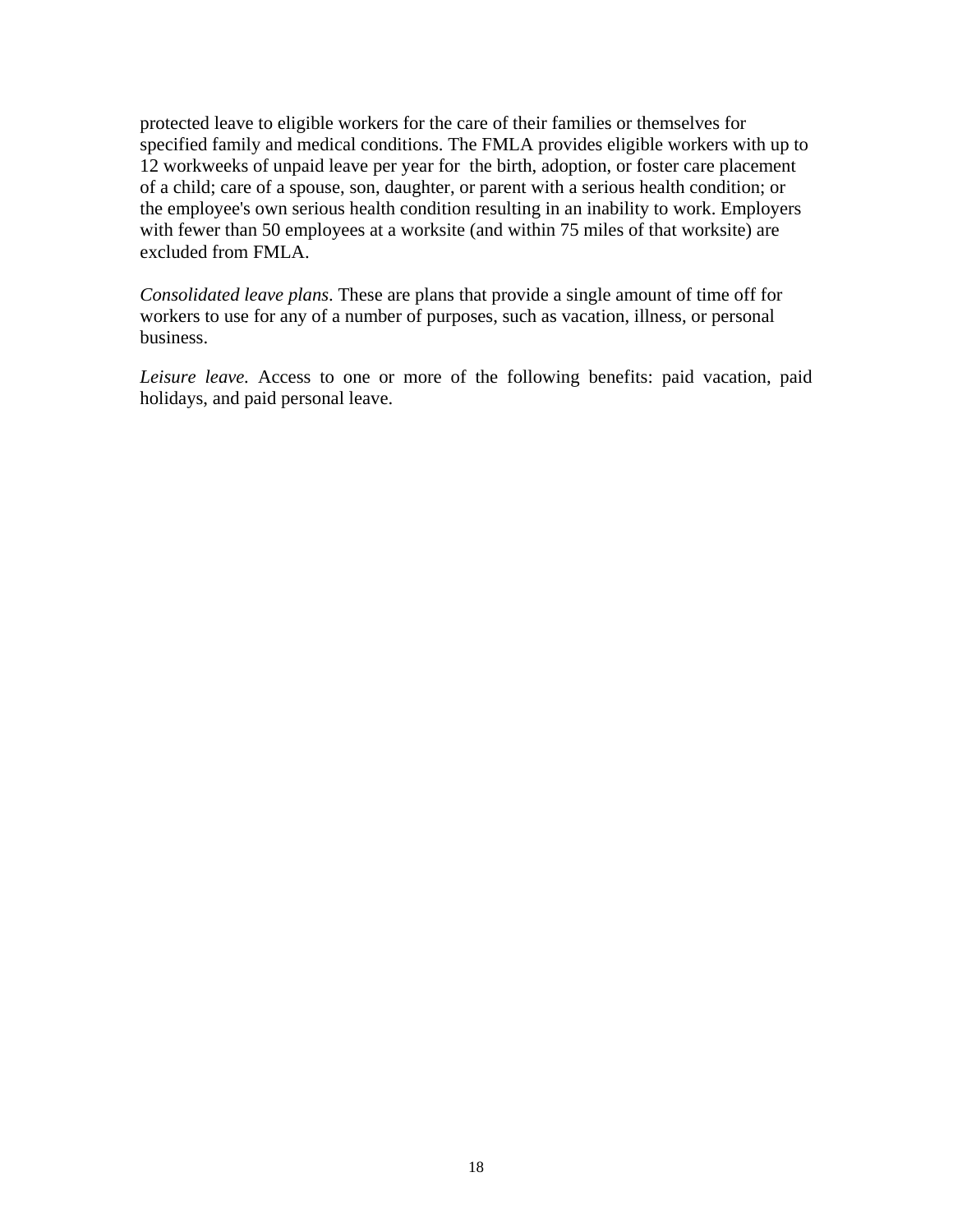# **Disability Benefits**

Disability benefits provide protection against loss of income due to a nonoccupational illness or injury.

## **Short-term disability**

Short-term disability (STD) plans provide benefits for non-work-related illnesses or accidents on a per-disability basis, typically for a 6-month to 12-month period. Benefits are paid as a percentage of employee earnings or as a flat dollar amount. STD benefits vary with the amount of predisability earnings, length of service with the establishment, or length of disability.

Plans can be funded in any of the following ways:

*Unfunded salary continuation*. The employer pays the benefit from operating revenue, assuming all associated risks and expenses.

*Noncommercially insured*. The employer is required to have liquid assets corresponding to the projected liability of the plan. These plans must be registered with the Department of Labor and are guaranteed by ERISA. The employer assumes all risks and expenses of providing the benefit.

*Commercially insured*. The employer pays monthly premiums to an insurance carrier in exchange for the carrier assuming all risks of underwriting a short-term disability policy. The actuarially determined premium is often specified as a rate per \$10 of weekly benefit per month. In some cases, the employer contributes a specific amount (often, a number of cents per hour worked for each employee) to a designated union fund that provides welfare benefits.

*State temporary disability plans*. The States of California, Rhode Island, Hawaii, New Jersey, and New York require temporary disability insurance (TDI) coverage. These plans provide temporary income for a limited period to workers who are unable to work because of non-work-related accidents or illnesses. California and Rhode Island mandated plans do not require employer contributions; Hawaii, New Jersey, and New York require employer contributions to disability plans.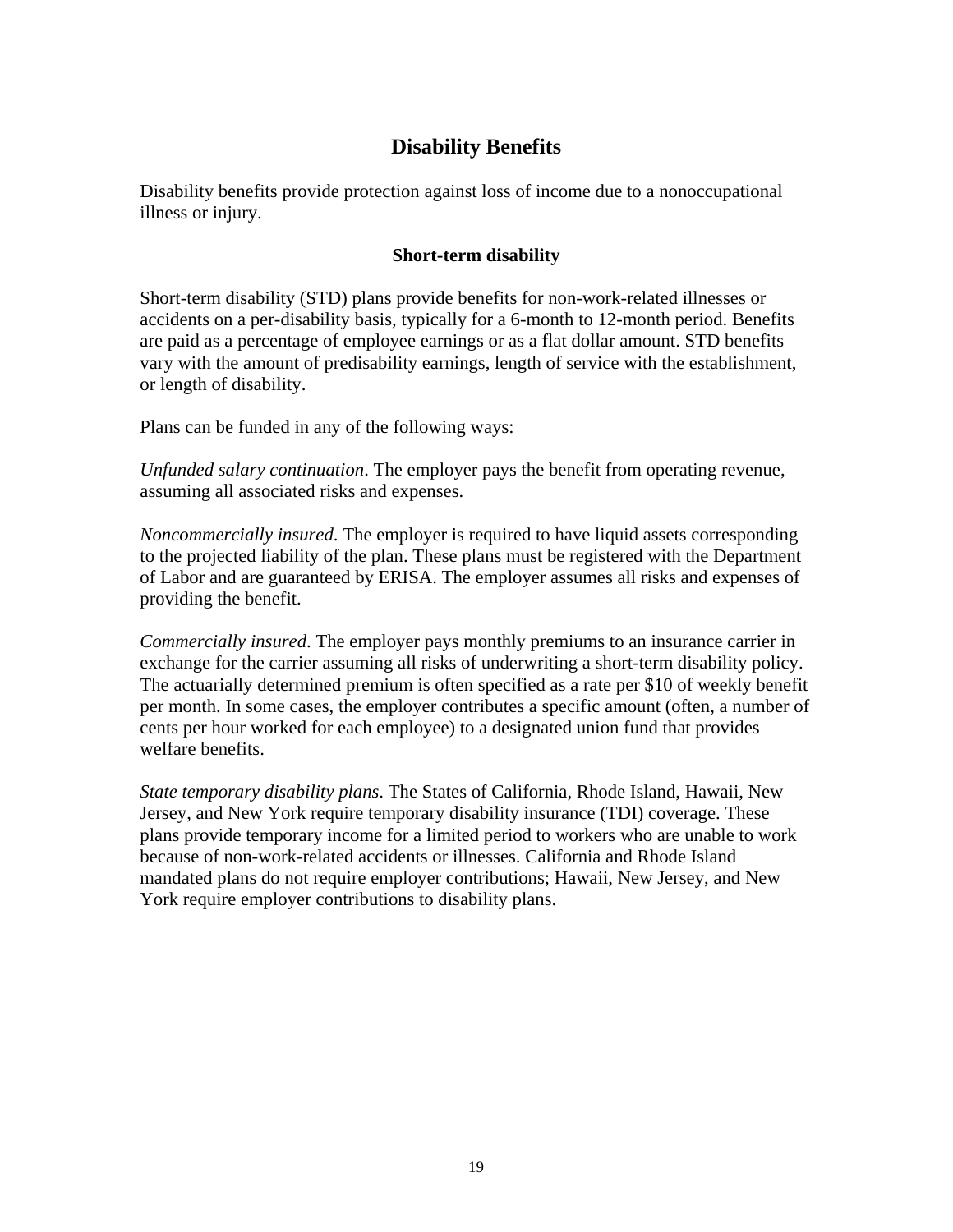## **Long-term disability**

Long-term disability (LTD) plans provide a monthly benefit to eligible employees who, because of a non-work-related illness or injury, are unable to work for an extended length of time. Benefits usually are paid as a fixed percentage of predisability earnings, up to a set limit. Most participants have a waiting period of 3 to 6 months, or until sick leave or STD benefits end, before LTD benefits begin. LTD benefits generally continue until retirement or a specified age, or for a period that varies with the employee's age at the time of the disability.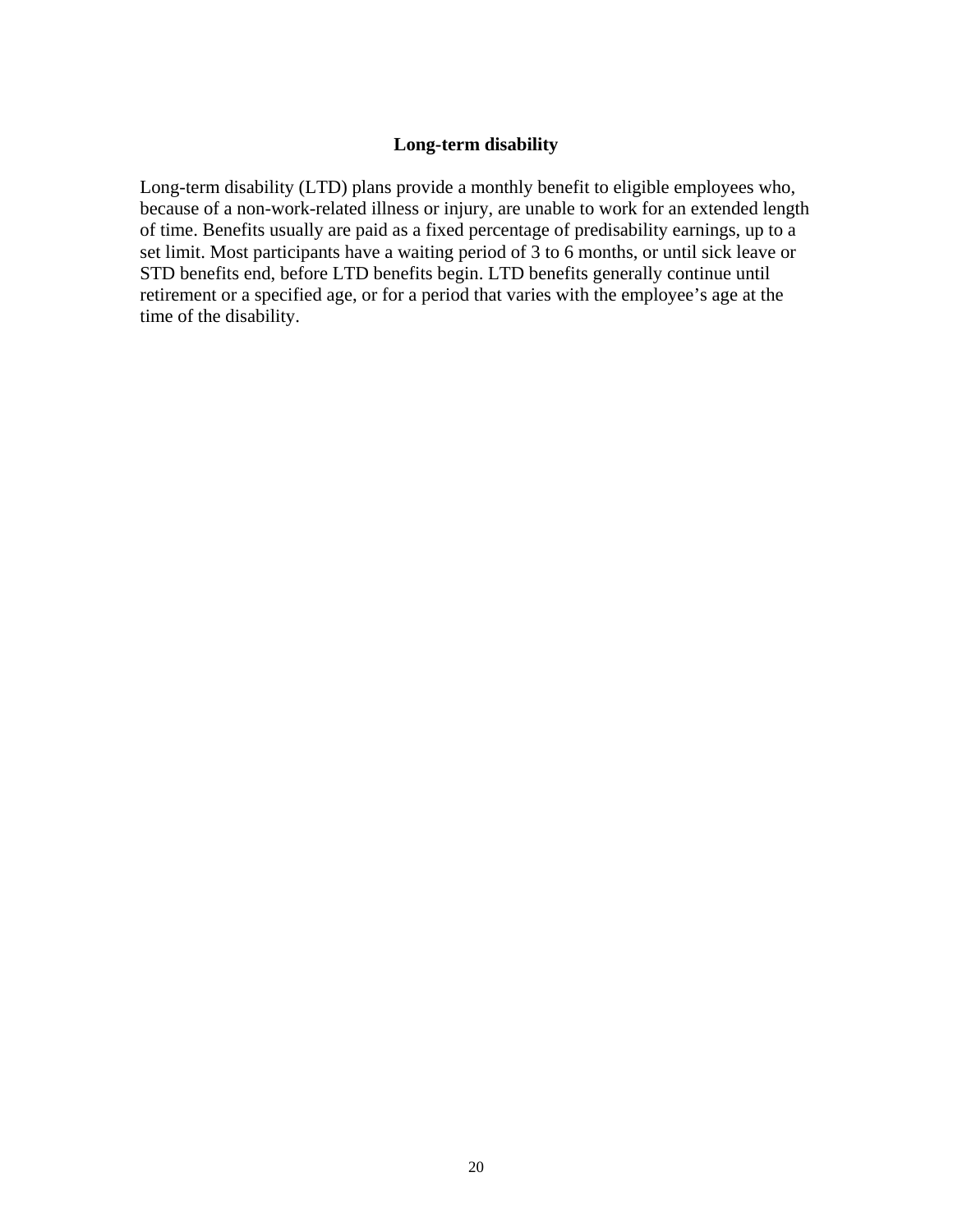# **Other Benefits**

## **Quality of life benefits**

*Flexible work schedule*. Permits employees to set their own schedules within a general set of parameters. Employees generally are required to work a minimum number of core hours each day.

*Childcare assistance*. Provides either the full or partial cost of caring for an employee's children in a nursery or daycare center or by a babysitter. Care can be provided in facilities either on or off the employer's premises.

*Flexible workplace*. Permits workers to work an agreed-upon portion of their work schedule at home or some other approved location, such as a regional work center. Such arrangements are especially compatible with work requiring the use of computers linking the home or work center to the central office.

*Wellness programs*. A structured plan, independent from health insurance, that offers employees two or more of the following benefits: smoking cessation programs, exercise/physical fitness programs, weight control programs, nutrition education, hypertension tests, periodic physical examinations, stress management programs, back care courses, and life style assessment tests.

*Employee assistance programs (EAPs)*. A structured plan, closely related to employee wellness programs, that typically deals with more serious personal problems than the essentially medical problems covered by wellness programs. EAPs can offer referral services, or referral services in combination with counseling services. Both the referral services and the counseling services may be supplied by company personnel, by an outside organization under contract, or by a combination of both.

#### **Financial benefits**

*Health savings accounts (HSAs)*. Portable accounts owned by employees and used to pay for medical expenses with tax-exempt contributions. HSAs are used in combination with employer-provided high-deductible health plans (HDHPs) with annual maximum limits on out-of-pocket and deductible expenses. Other features include the rollover of unused contributions from year to year and tax-free interest.

*Flexible benefit plans*. Also known as cafeteria benefit plans, flexible benefit plans are operated under provisions of Section 125 of the Internal Revenue Code. Section 125 allows employees to make a choice between cash (taxable) and noncash (nontaxable) benefits. The code permits companies providing flexible benefit plans to offer employees the following options: accident and health insurance plans, including health care spending accounts; group term life insurance and dependent coverage; disability benefits and accidental death and dismemberment plans; employee contributions to 401(k) plans or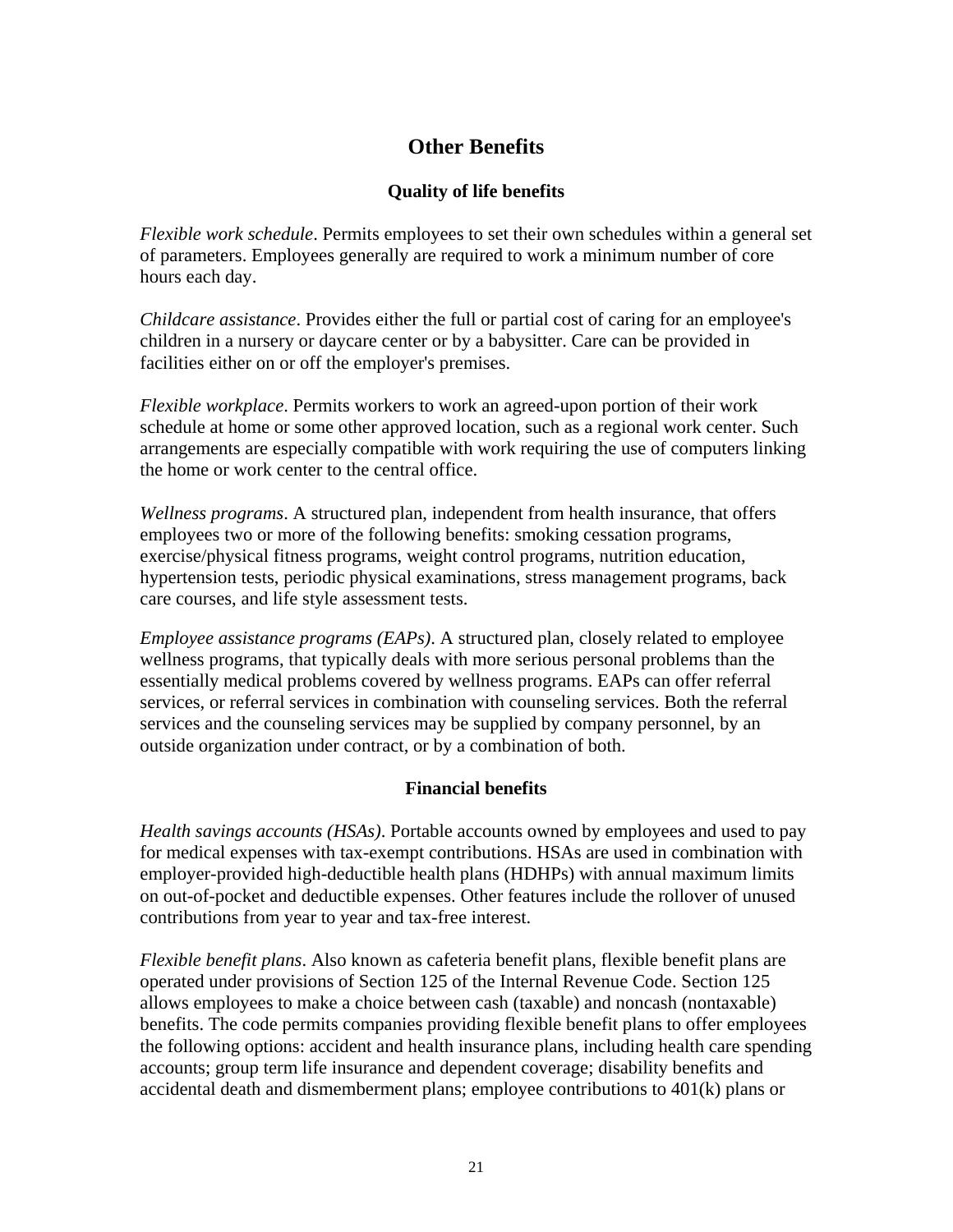other thrift or savings plans (either pretax or after tax); dependent care assistance plans, including spending accounts; vacation days; and group legal services. Flexible benefit plans may be funded solely by the employer or through joint employer-employee contributions. Employers usually grant each employee credits to purchase benefits covered by the plan. Many plans include a core group of benefits (for example, life insurance coverage of \$25,000) and allow employees to purchase additional levels of the core benefit as well as benefits not included in the core group. An example would be offering an additional \$20,000 in life insurance coverage.

*Health care reimbursement accounts*. Also known as flexible spending accounts, health care reimbursement accounts can be part of a flexible benefit plan or stand alone. Employees participating in these accounts allocate a declared pretax amount, up to a set limit, for out-of-pocket health care expenses such as deductibles, copayments, coinsurance, and other qualified health care expenses not covered by their health insurance. Any money not used by the end of the plan year is forfeited.

*Dependent care reimbursement accounts*. Also known as flexible spending accounts, dependent care reimbursement accounts can be part of a flexible benefit plan or stand alone. Employees participating in these accounts allocate a declared pretax amount, up to a set limit, for out-of-pocket qualified expenses, including childcare, elder care, or services to a disabled dependent. Any money not used by the end of the plan year is forfeited.

*Pretax savings with no employer contributions.* These are cash or deferred arrangements used to fund savings and retirement plans authorized by section 401(k), 403(b), or 457 of the Internal Revenue Code. The employees' contributions reduce their salaries for tax purposes.

*Financial planning*. A service to help employees make decisions related to savings, borrowing, investing, home purchases, education expenses, and retirement income.

#### Stock options

Stock option plans allow establishment employees the right to buy company stock at a fixed price by a fixed time. Stock options are available only to employees of for-profit private industry establishments.

*Performance*. Stock options offered to employees only if certain company performance criteria are met, such as earnings-per-share targets.

*Signing*. Stock options offered to employees to join a firm by giving them a chance to make a significant capital gain.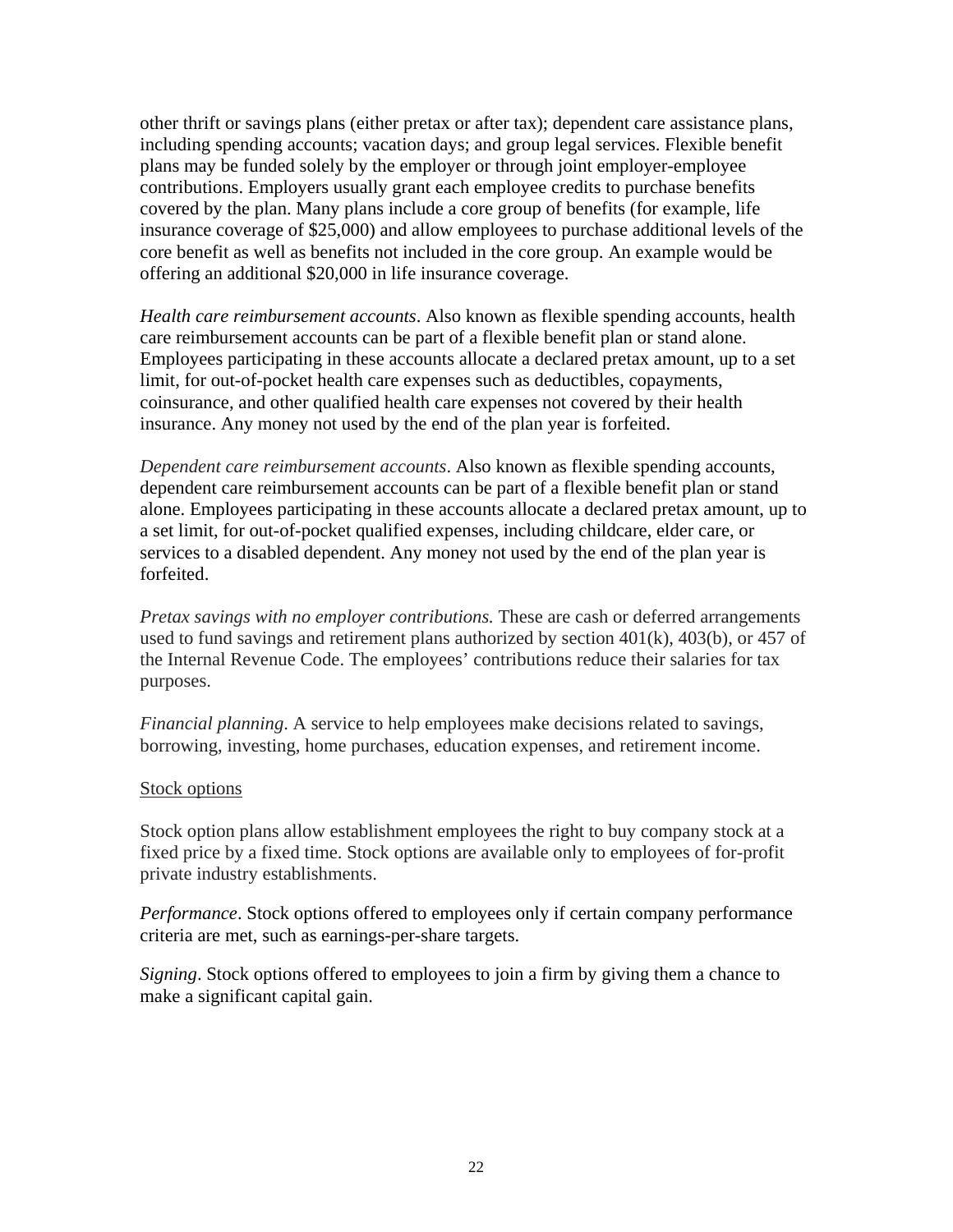## **Health-related benefits**

*Long-term care insurance*. A health plan that provides long-term (more than 1 year) custodial care, home care, or nursing home care. Coverage may be extended to active employees, retirees, parents of active employees, or dependents of active employees and retirees. Premiums are generally, though not necessarily, paid by employees. These plans are separate from coverage for extended care facilities or home health care found in health insurance plans that provide posthospitalization benefits for a limited period.

*Retiree health care*. A health plan that provides coverage to a retiree beyond what is mandated by COBRA or other health continuation laws. Coverage must include provisions typically found in a medical plan, such as hospitalization and doctor's care. The retiree plan does not have to be the same plan provided to active employees, nor does it matter whether the retiree pays the entire premium. Plans that cover only dental, vision, or prescription drugs are not included.

#### **Nonproduction bonuses**

Nonproduction bonuses are payments to employees that are not directly related by any formula to individual employee productivity.

*Attendance bonus*. A payment to employees who achieve a specified attendance goal. For example, all employees who take 2 or fewer days of sick leave within a given year are paid an attendance bonus of \$500.

*Cash profit sharing*. Payment to employees in recognition of their contribution to company profitability. Payments may vary with length of service.

*Employee recognition bonus*. A payment to employees that rewards performance or significant accomplishments, such as an employee of the month award.

*End-of-year bonus*. A payment to employees near the end of the year as a sign of appreciation for working hard throughout the year.

*Holiday bonus.* A payment to employees at a holiday as a sign of appreciation. This payment is usually a token payment, with all employees receiving the same amount.

*Payment in lieu of benefits*. A payment to employees in lieu of the employer's providing a benefit, such as health care. In some cases, the employer offers cash to employees who waive employer-sponsored benefits, such as sick leave. When this occurs, the employer passes the savings from the waived benefit to the employee.

*Safety bonus*. A payment to employees for maintaining a high level of safety in the workplace. For example, a department receives a bonus for experiencing no injury days during a quarter.